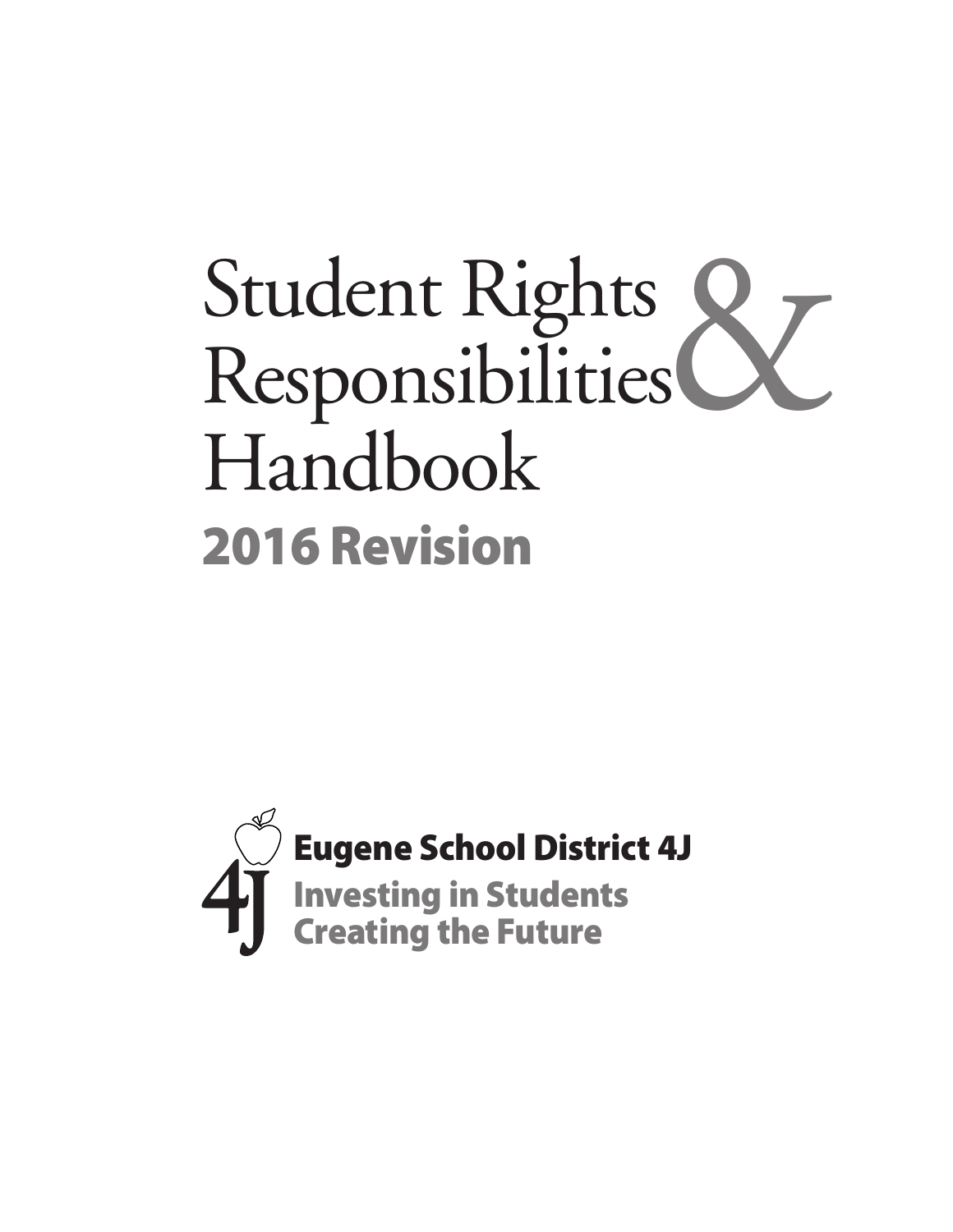## Table of Contents

| Policy • Expectations • Relationship of Attendance to Grades and Credit • Relationship of Attendance to<br>Extracurricular Activities • Relationship of Attendance to Student Driving Privileges • Exemptions from<br>Compulsory Attendance                                                                                                                                                                                                                                                                                                                                                                                                                                                                                                                                                                                                                                                                         |  |
|---------------------------------------------------------------------------------------------------------------------------------------------------------------------------------------------------------------------------------------------------------------------------------------------------------------------------------------------------------------------------------------------------------------------------------------------------------------------------------------------------------------------------------------------------------------------------------------------------------------------------------------------------------------------------------------------------------------------------------------------------------------------------------------------------------------------------------------------------------------------------------------------------------------------|--|
|                                                                                                                                                                                                                                                                                                                                                                                                                                                                                                                                                                                                                                                                                                                                                                                                                                                                                                                     |  |
| Informal Gatherings • Student Meetings • Speakers • Student Walkouts                                                                                                                                                                                                                                                                                                                                                                                                                                                                                                                                                                                                                                                                                                                                                                                                                                                |  |
| Definitions • Student Responsibility • Reports and Complaint Process                                                                                                                                                                                                                                                                                                                                                                                                                                                                                                                                                                                                                                                                                                                                                                                                                                                |  |
| Reporting Child Abuse • Investigations of Child Abuse                                                                                                                                                                                                                                                                                                                                                                                                                                                                                                                                                                                                                                                                                                                                                                                                                                                               |  |
| Investigations by Law Enforcement Officers • Contacting Parents • Investigations Related to Illegal Acts<br>that Occur Off-Campus and Are Not School-Related . Investigations Related to Violations of School Poli-<br>cies and Rules • Questioning of Students • Taking a Student from the School                                                                                                                                                                                                                                                                                                                                                                                                                                                                                                                                                                                                                  |  |
| Student Dress and Grooming · Clothing with Vulgar and Plainly Offensive, Obscene, Sexually Explicit, or<br><b>Illicit Drug References</b>                                                                                                                                                                                                                                                                                                                                                                                                                                                                                                                                                                                                                                                                                                                                                                           |  |
| General Participation Rules • Consequences for Substance Abuse                                                                                                                                                                                                                                                                                                                                                                                                                                                                                                                                                                                                                                                                                                                                                                                                                                                      |  |
| School Publications • Distribution of Materials • Rights and Responsibilities • Commercial and Fund-<br>Raising Activities • Time and Place of Distribution • Student Display Areas • Participation in Patriotic<br>Exercises • Objections to Instructional Materials • Prohibited Speech                                                                                                                                                                                                                                                                                                                                                                                                                                                                                                                                                                                                                           |  |
| Student Religious Meetings and Discussions · Release Time for Religious Instruction                                                                                                                                                                                                                                                                                                                                                                                                                                                                                                                                                                                                                                                                                                                                                                                                                                 |  |
|                                                                                                                                                                                                                                                                                                                                                                                                                                                                                                                                                                                                                                                                                                                                                                                                                                                                                                                     |  |
|                                                                                                                                                                                                                                                                                                                                                                                                                                                                                                                                                                                                                                                                                                                                                                                                                                                                                                                     |  |
| Student Searches • Seizure of Property • Use of Lockers and Desks                                                                                                                                                                                                                                                                                                                                                                                                                                                                                                                                                                                                                                                                                                                                                                                                                                                   |  |
| Violation of District's Bullying and Discrimination Policies • Theft and Stolen Property • Substantial<br>Disruption of School or School Activities • Willful Disobedience of a Staff Member's Authority • Use or<br>Display of Vulgar and Plainly Offensive, Obscene, or Sexually Explicit Language • Damage or Destruc-<br>tion of School Property • Damage or Destruction of Private Property on School Premises or During a<br>School-Sponsored Activity • Coercion, Assault, Menacing, Threats, Intimidation or Harassment • Posses-<br>sion, Handling or Transport of Any Dangerous Weapon • Use or Possession of Any Controlled Substances,<br>Including Alcoholic Beverages and Drug Paraphernalia • Violations of Laws While Involved in School<br>Activities • Misconduct that Occurs Off-Campus • Sexual Misconduct/Indecency • Teen Dating Violence •<br>Use of Tobacco, Nicotine or Inhalation Devices |  |
| Student Conduct: Discipline Types and Procedures  …………………………………………… 10                                                                                                                                                                                                                                                                                                                                                                                                                                                                                                                                                                                                                                                                                                                                                                                                                                              |  |
| Informal Discipline Procedures for Minor Infractions · Formal Discipline Procedures: Suspensions, Expul-<br>sions, Expulsion Hearings, Out-of-School Suspension or Expulsion of Students Fifth Grade or Lower,<br>Suspension or Expulsion of Students with Disabilities • Required Reports to Law Enforcement Agencies<br>• A Student's Right to Hear His or Her Accuser • Complaints and Accusations Made by Staff Members •<br>Complaints and Accusations Made by Other Students · Teacher-Student Privilege                                                                                                                                                                                                                                                                                                                                                                                                      |  |
| Confidentiality of Education Records • Inspection of Education Records • Release of Education Records<br>• Directory Information • Withholding Education Records for Nonpayment of Fees, Fines or Damages •<br>Copy of Policy on Education Records • Right to File a Complaint re FERPA Requirements • Amendment of<br><b>Education Records</b>                                                                                                                                                                                                                                                                                                                                                                                                                                                                                                                                                                     |  |

|--|

| Email Accounts • Unacceptable Uses of District-Owned Technology • Personal Devices                                                                                                                                                                                     |  |
|------------------------------------------------------------------------------------------------------------------------------------------------------------------------------------------------------------------------------------------------------------------------|--|
|                                                                                                                                                                                                                                                                        |  |
|                                                                                                                                                                                                                                                                        |  |
|                                                                                                                                                                                                                                                                        |  |
| Visitors Permitted on School Grounds • Visitors Must Report to the Office • Weapons Prohibited • Students<br>Who Have Been Suspended or Expelled · Violations of Visitation Rules                                                                                      |  |
| Appendix 1: Due Process Procedures for Out-of-School Suspension 15<br><b>Appendix 3:</b> Category IV Violations of the Memorandum of Understanding<br>Category IV violations of the Memorandum of Understanding<br>Substance Abuse Intervention/Networking Program  15 |  |
|                                                                                                                                                                                                                                                                        |  |
|                                                                                                                                                                                                                                                                        |  |

## Message from the Superintendent To All Students and Their Parents or Guardians

All students in Eugene School District 4J have the right to learn and grow in a safe and welcoming school environment. School staff, students and their parents and guardians have a joint responsibility for maintaining a positive learning environment and appropriate student conduct and discipline.

This Student Rights & Responsibilities Handbook addresses certain rights and responsibilities of students and expectations for student conduct necessary to maintain a climate of respect and safety. The handbook represents a set of guidelines; it does not describe all behaviors or detail the many steps schools take to assist students in making good decisions.

Individual schools may also establish specific school rules to help provide a safe and effective learning environment and to implement district policies and laws. No school, however, has the authority to modify district rules.

Students and parents, please carefully read and discuss this handbook and keep it for future reference. Working together, 4J students, staff and families can create safe and positive learning environments for all.

Gustavo Balderas, Superintendent Eugene School District 4J 200 North Monroe Street Eugene, Oregon 97402-4295 www.4j.lane.edu

#### **For additional information and/or compliance issues:**

Superintendent's Office, 541-790-7706 Title IX, 541-790-7550 Section 504, 541-790-7800

## *Revised July 2016*

*Issued by Lane County School District No. 4J, Eugene, Oregon*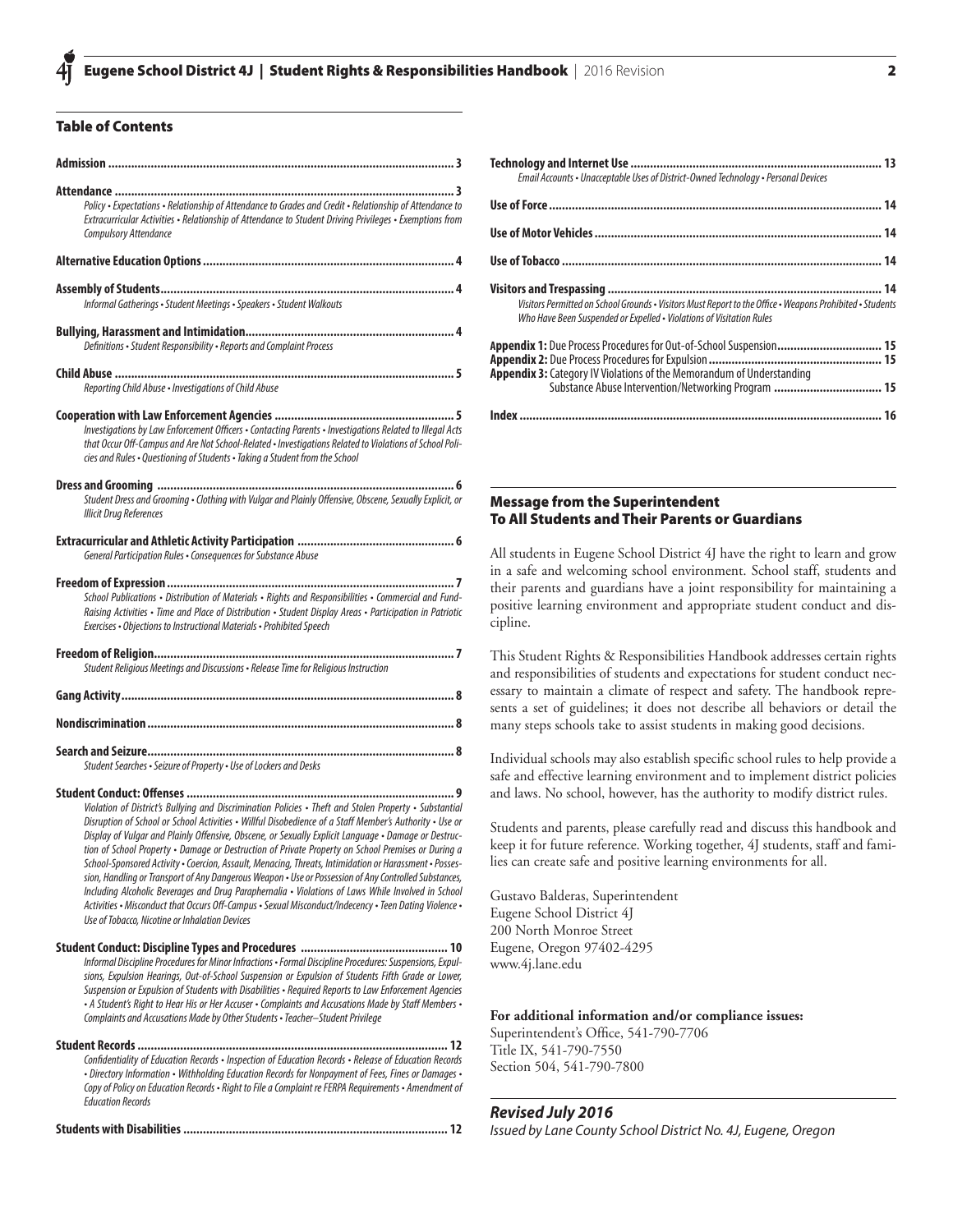## Admission

*Schools shall admit free of charge students between ages 5 and 21 who reside*  within the school district unless they have received a high school diploma or *have been expelled from another school district as specified below.* 

#### **Age of Enrollment**

A child entering school for the first time shall be considered to be 5 years of age if his or her fifth birthday occurs on or before September 1. Children who are at least 5 years old by Sept. 1 of the school year may enroll in kindergarten; early admission may be requested for children with a birthday later in September. Children who are 6 years old by Sept. 1 of the school year may enroll in first grade. Students who seek to enroll in the school district after their 19th birthday may be required to attend an alternative school program.

#### **Residency**

To enroll in a 4J school or participate in the school choice process as a district resident, a student must reside with a parent or guardian within the district boundary more than 50 percent of the time. At the time of registration, parents or guardians must present acceptable documentation demonstrating that they reside within the district. If, at any time, a student's residence is in question, the district may require additional evidence to verify residence. When documents submitted are falsified and such a violation is found, the child will be sent back to the school that he or she should properly be attending. Families who live outside of the district but wish to attend a 4J school may request a transfer to the district.

## **Enrollment of Expelled Students**

The district may deny regular school admission to a student who is expelled from another school district and who subsequently becomes a resident of the district or who applies for admission to the district as a nonresident student. In order to determine whether or not a student may be allowed regular school admission and under what conditions, a review of the expulsion will be conducted by a district hearing officer, following district expulsion procedures. The hearing officer will inform a student who becomes a resident of the district and the student's parents about the availability of alternative education programs, if the student's admission is denied because he or she has been expelled from another school district.

If a student is under expulsion from another school district for an offense that constitutes a violation of the school district policy's firearms policy adopted pursuant to law, the district may deny admission to the regular school program for at least the period of the expulsion and one calendar year from the date of the expulsion.

## **Attendance**

*Oregon law requires that all children between the ages of 6 and 18 years of age who have not completed the 12th grade regularly attend a public fulltime school (ORS 339.010). Children who are 5 years of age who have been enrolled in a public school are required to regularly attend while enrolled. Oregon law requires that the district withdraw students who are absent ten (10) consecutive school days.*

There is a strong correlation between school attendance and student learning. In order to be successful academically, students must actively participate in their learning. To this end, efforts will be made by school officials to enforce the compulsory attendance laws of the state. The district will provide homeless students with services comparable to services offered to all 4J students, including transportation services.

## **Expectations**

Students are expected to regularly attend and be punctual in reporting to classes. A school administrator may excuse an absence caused by the student's illness, the illness of a student's family member, or an emergency. In most cases, absences of this type will be excused if parents or guardians contact the school within 48 hours. The principal may also excuse absences for other reasons where satisfactory arrangements are made in advance. The school will notify parents or guardians by the end of the day when there is an unplanned absence.

State law requires parents and guardians to send students to, and maintain regular attendance in, school. Eight half-day unexcused absences or four full-day unexcused absences in any four-week period during which the school is in session is considered irregular attendance. Chronic lateness and single-period absences may also be considered. Failure to send a student to school is a Class C violation, and may result in a courtimposed fine (ORS 339.990). In cases of irregular attendance, a principal may determine if an absence is excused. The school will notify parents or guardians with concerns about irregular attendance. Nonattendance notices will be sent as required by law.

## **Relationship of Attendance to Grades and Credit**

Punctual and regular attendance is essential to academic success. At the beginning of each course, teachers will communicate to students and parents how attendance and class participation are related to the instructional goals of the subject or course.

A lower grade may result from a student's failure to meet course goals because of absences or a failure to complete makeup assignments. However, grades may not be reduced, nor credit denied, based solely on attendance. Additionally, grades may not be reduced nor credit denied based on absences due to religious reasons; manifestation of a student's documented disability; or an absence that is excused under district attendance policy. Due process (a student's right to fair treatment) will be provided to any student whose grade is reduced or credit denied for attendance rather than for demonstrated proficiency in content knowledge, academic skills and intellectual habits.

## **Relationship of Attendance to Extracurricular Activities**

Students may be ineligible to participate in extracurricular activity programs if they are absent from one or more classes on the day of the activity, unless the absences are school-related or prior arrangements have been made with a school administrator. Emergency situations may be reviewed and determined by the athletic director or athletic/activities coordinator. Irregular school attendance may also result in suspension from extracurricular activities.

## **Relationship of Attendance to Student Driving Privileges**

The superintendent may file with the Oregon Department of Transportation a written notice of a student's withdrawal from high school through truancy. A student is withdrawn from school after 10 consecutive absences or 10 days total of unexcused absences during a single trimester. The superintendent or designee will meet with the parent or guardian of the student before submitting such notice. Upon receipt of the notice, the Oregon Department of Transportation may then suspend the person's driving privileges or application for driving privileges. (ORS 339.257; district policies JEA and JHFDA)

#### **Exemptions from Compulsory Attendance**

There are several exemptions to the compulsory attendance law (ORS 339.030), including for children: (1) being taught in a private or parochial school in the courses of study usually taught in kindergarten through grade 12 in the public schools and in attendance for a period equivalent to that required of children attending public schools; (2)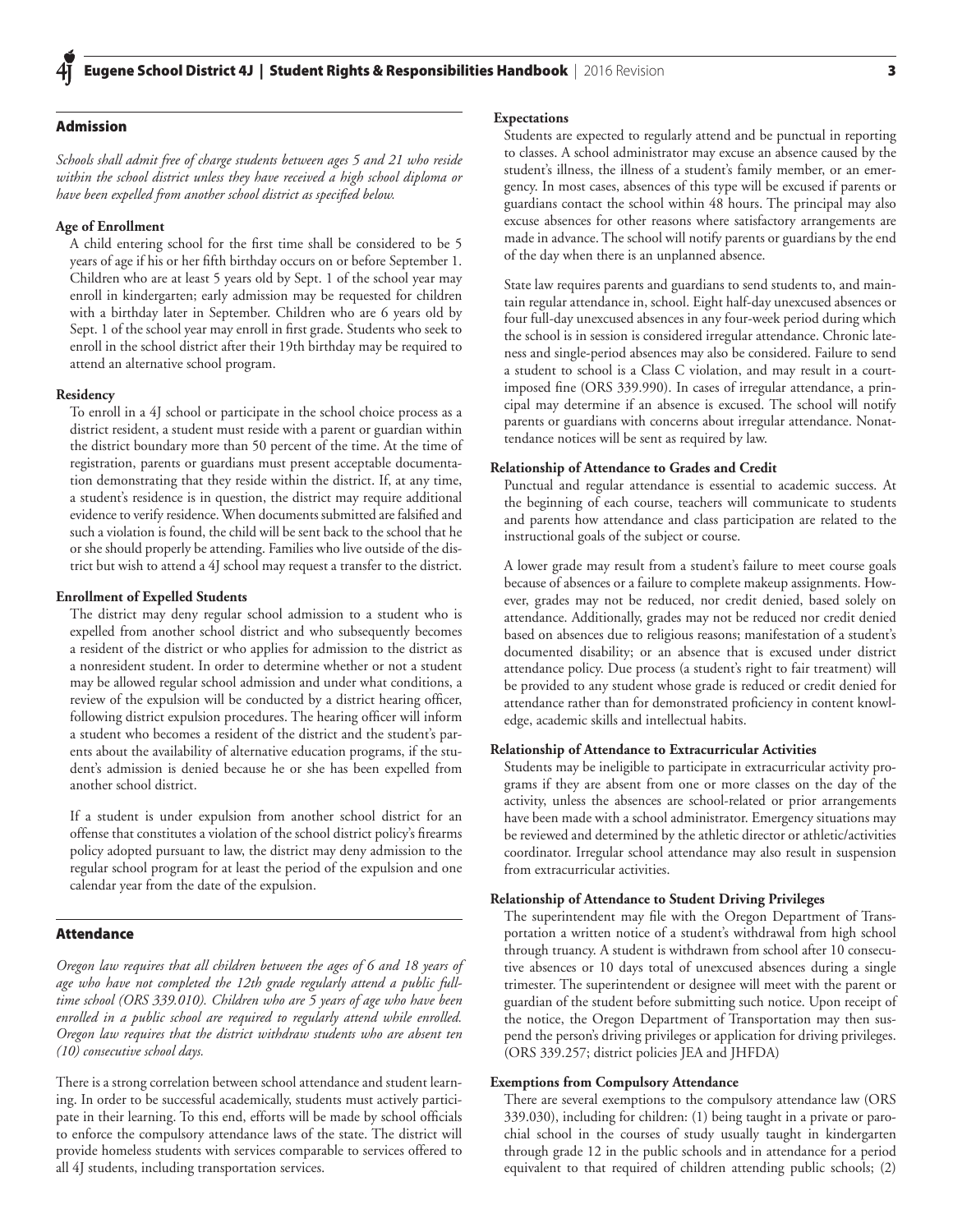## Eugene School District 4J | Student Rights & Responsibilities Handbook | 2016 Revision 4

proving to the satisfaction of the school board or designee that they have acquired equivalent knowledge to that acquired in the courses of study taught in kindergarten through grade 12 in the public schools; (3) who have received a high school diploma; (4) being taught for a period equivalent to that required of children attending public schools by a private teacher the courses of study usually taught in kindergarten through grade 12 in the public schools; or (5) being home schooled having registered with the Lane Education Service District.

An exemption also may be granted to: (1) the parent or guardian of a 16- or 17-year-old child who is lawfully employed full-time or lawfully employed part-time and enrolled in school, a community college or alternative education program, or (2) a child who is an emancipated minor or who has initiated the procedure for emancipation.

*Reference: ORS Chapter 339*

## Alternative Education Options

*Oregon law requires that in certain circumstances school districts inform students and parents of alternative education options that might be available to them. School districts are also required to inform students and parents of those alternative education programs for which they will provide financial support.*

The school administration will inform students and parents or guardians about the availability of appropriate and accessible alternative education programs in each of the following situations:

- **a.** Upon the occurrence of a second or any subsequent occurrence of a disciplinary problem within a three-year period that would justify a recommendation for expulsion;
- **b.** When a student's attendance pattern is so erratic that, in the district's opinion, the student is not benefiting from the educational program;
- **c.** When the school is considering expulsion as a disciplinary alternative;
- **d.** When a student is expelled; or
- **e.** When an emancipated minor, parent or legal guardian applies for the student's exemption from compulsory attendance under law (ORS 339.030(5)).

The notice will include the student action that is the basis for consideration of alternative education, a list of the alternative education programs for which the district would provide financial support, the program recommended considering the student's learning styles and needs, and the procedures for enrolling the student in the recommended program.

*Reference: Board Policy IGBHC; OAR 581-021-0071*

## Assembly of Students

*Students have the right to assemble peaceably. Gatherings that interfere*  with the operation of the school are prohibited. Students and staff all share *responsibility for the activities that take place in school. School personnel are held accountable to the general public and, in cooperation with students, are accountable for the image of the institution. Therefore, the orderly use of school facilities is required.*

## **Informal Gatherings**

Students have the right to gather informally, but such gatherings shall not substantially disrupt the orderly operation of the school or infringe upon the rights of others.

#### **Student Meetings**

Students are permitted to hold meetings at school under the following conditions:

- **a.** Meetings must be scheduled in advance with school officials and be sponsored by an official school club or organization. The time and place of the meetings shall not interfere with the school program.
- **b.** If a large crowd is anticipated, a crowd control plan must be filed with the school official in advance of the meeting.
- **c.** Meetings must not be disruptive to class or school activities and shall not be of such a nature that could likely result in damage to any person or property.

#### **Speakers**

Authorization for the presence in the building of outside speakers must be obtained from the principal in advance of the meeting. No speaker will be allowed to make a speech that advocates breaking the law or otherwise violates the district's policies or the provisions of this handbook.

## **Student Walkouts**

Student-organized "skip days" or other unauthorized group absences of students are not acceptable. Permission for absences for this type of activity will not be granted.

## Bullying, Harassment and Intimidation

*School board policy JB prohibits harassment, intimidation, hazing, bullying, cyberbullying, teen dating violence and retaliation, as defined by school board policy, against students on or immediately adjacent to school grounds, at any school-sponsored activity, including athletic activities, on school-provided transportation or at any official school bus stop. Students may face disciplinary consequences for any off-campus behavior that would disrupt the educational process or the operation of the school or district.* 

## **Definitions**

- **a. Bullying, harassment or intimidation** means any act that substantially interferes with a student's educational benefits, opportunities or performance; that takes place on or immediately adjacent to school grounds, at any school-sponsored activity, on school-sponsored transportation, or at any official school bus stop; and that has the effect of:
- Physically harming a student or endangering a student's property;
- • Knowingly placing a student in reasonable fear of physical harm to the student or damage to the student's property; or
- • Creating a hostile educational environment.
- • It may be based on, but is not limited to, the protected class status of a person.
- **b. Cyberbullying** is the use of any electronic communication device to harass, intimidate or bully.
- **c. Sexual harassment** is defined as unwelcome sexual advances, requests for sexual favors and other verbal or physical conduct of a sexual nature. Sexual harassment may include such actions as sex-oriented verbal kidding, teasing or jokes; subtle pressure for sexual activity;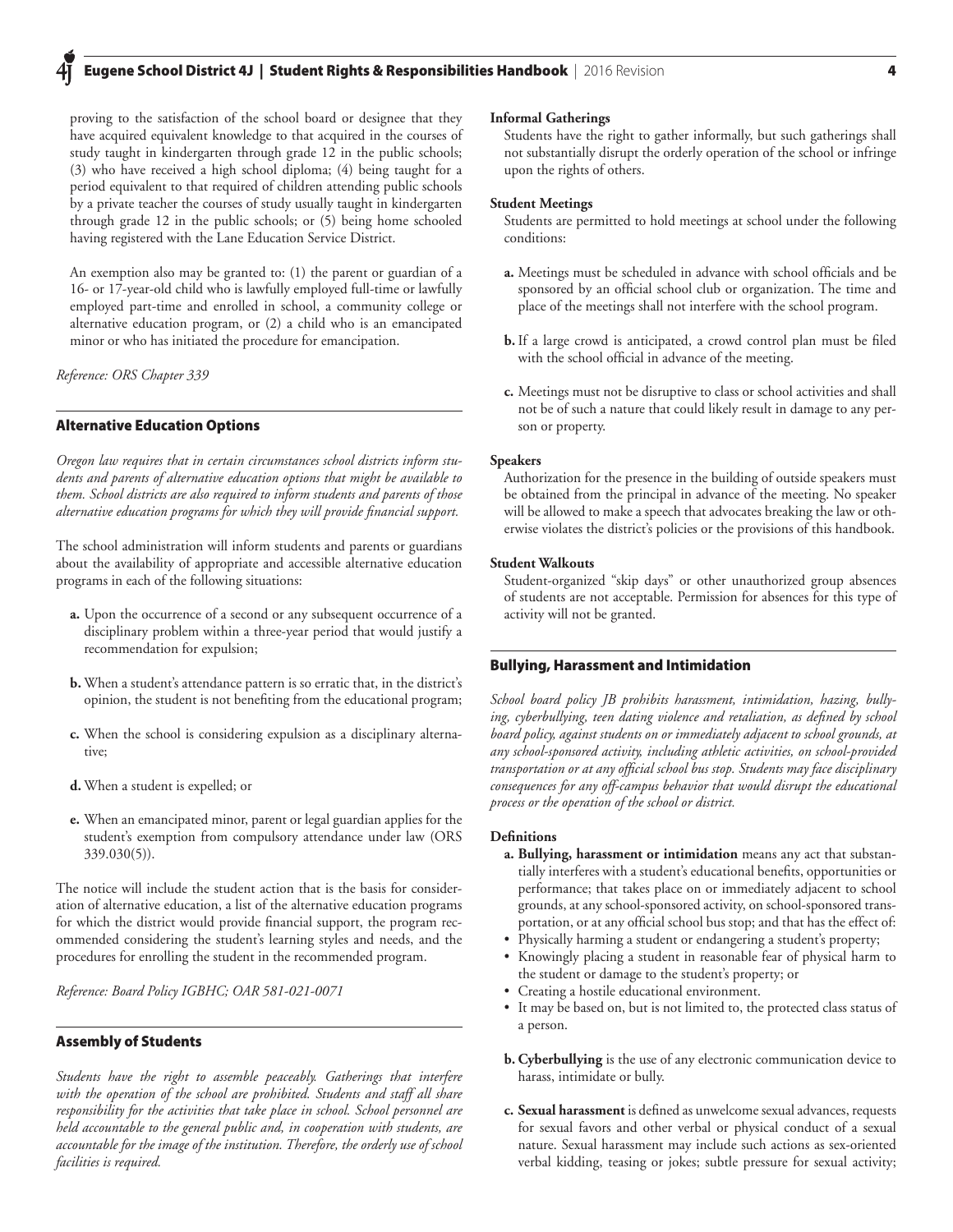physical contact such as patting, pinching, or brushing against another's body; or demands for sexual favors.

- **d. Hazing** means intentionally taking action or creating a situation that inflicts physical harm, psychological harm or distress on a student regardless of the consent or location of the participants. Hazing occurs when the action or situation has the purpose or effect of demeaning or humiliating a student or group of students. Hazing is typically but not exclusively committed as a form of initiation, discipline or rite of passage for a particular club, team or activity and almost always includes new members showing subservience to existing members. In considering a hazing case, it is not a defense that the student subjected to hazing consented to or acquiesced in the hazing activity.
- **e. Protected class** means a group of persons distinguished or perceived to be distinguished by disability, race, color, national origin, ethnicity, sex, sexual orientation, gender identity or expression, age, religion, marital status, socioeconomic status, source of income, cultural background, familial status, physical characteristic, or linguistic characteristics of a national origin group.
- **f. Teen dating violence** means a pattern of behavior, within a dating relationship, in which a person uses or threatens to use physical, mental or emotional abuse to control another person, or threatens sexual violence against another person, when one or both persons in the dating relationship are 13–19 years of age.
- **g. Retaliation** means acts of reprisal, intimidation, or harassment toward a person in response to previously reported harassment.

#### **Student Responsibility**

Students are expected to refrain from harassment, intimidation, bullying; sexual harassment; cyberbullying; hazing; teen dating violence; or retaliation. Students who violate these rules may be disciplined.

Students are expected to hold their peers to the standards established by policy and this handbook, and are encouraged to bring violations to the attention of a teacher, counselor, administrator or other staff member. These reports may be made anonymously.

#### **Reports and Complaint Process**

The district is committed to preventing and responding to incidents of bullying, harassment, intimidation, cyberbullying, sexual harassment, hazing, teen dating violence or retaliation. Staff and volunteers will follow school board policy requiring that such incidents be reported to the school administrator, or to the superintendent where the administrator is believed to have been involved.

Students and parents who have experienced an incident of bullying, harassment, intimidation, cyberbullying, hazing, teen dating violence or retaliation are strongly encouraged to contact the school principal or other staff member to report it. If the administrator is believed to be involved, the report may instead be made to the superintendent's office.

Administration will respond quickly and appropriately to investigate and resolve such reports, making effort to provide the student with a practical, safe, private and age-appropriate way to discuss the matter. Interim measures necessary to provide a safe educational environment may be considered. When reports are substantiated, administration will take sufficient measures to remediate and prevent recurrences. Examples include: Support from counseling and/or administration to address the needs of the victim; support, interventions or consequences to address

the behavior of the perpetrator; and safety plans where appropriate. Parents will be notified in a timely manner, within the constraints of laws governing the confidentiality of student records.

If students and parents cannot resolve the issue working with the school administrator or staff, they may submit a complaint to the superintendent's office. The form, and the district publication Bullying, harassment & discrimination: Step-by-step complaint process, is available from school offices or from the superintendent's office at the 4J Education Center, 200 North Monroe Street, Eugene, OR 97402, 541-790-7706.

## Child Abuse

*Oregon law requires all public employees to report possible child abuse to Department of Human Services or a law enforcement agency.*

#### **Reporting Child Abuse**

Any school employee having reasonable cause to believe that any child with whom he or she comes in contact, on or off the job, has suffered abuse, or that any adult with whom he or she comes in contact has abused a child, shall report immediately to the State of Oregon's Department of Human Services – Child Protective Services, or to a law enforcement agency. Staff members may not inform parents of such reports.

## **Investigations of Child Abuse**

School staff will cooperate with investigations of possible child abuse being conducted by Department of Human Services (DHS) or a law enforcement agency. A DHS staff member or a law enforcement officer who is questioning a student in regard to child abuse will determine if a school official may be present in an interview that occurs at school.

## Cooperation with Law Enforcement Agencies

*School officials have a dual responsibility. They must safeguard the rights of students, and even represent students in certain situations. They also must cooperate with law enforcement officers in the legitimate pursuit of their duties.*

## **Investigations by Law Enforcement Officers**

Police officers investigating a case involving an illegal act in which a student may be involved, or about which the student may have information, shall contact the building principal, or her or his designee, before any effort is made to question a student during school hours.

#### **Contacting Parents**

- **a. Investigations related to illegal acts that occur off-campus and are not school-related:** The principal, or her or his designee, will make a reasonable effort to contact the parent or guardian when an officer comes to question or arrest a student related to illegal acts that occur off-campus and that are not school-related, unless there is reason to believe that such notification would unduly interfere with the investigation or that the matter pertains to alleged child abuse. If the principal or designee is unable to reach the parent or guardian the officer should not be delayed further. However, a school official should contact the parent or guardian as soon as possible.
- **b. Investigations related to violations of school policies and rules:**  The principal, or her or his designee, may involve a police officer in investigating violations of school policies and rules, including student interviews, without first contacting the parent. However, if during the investigation a student becomes a focal suspect to an illegal act,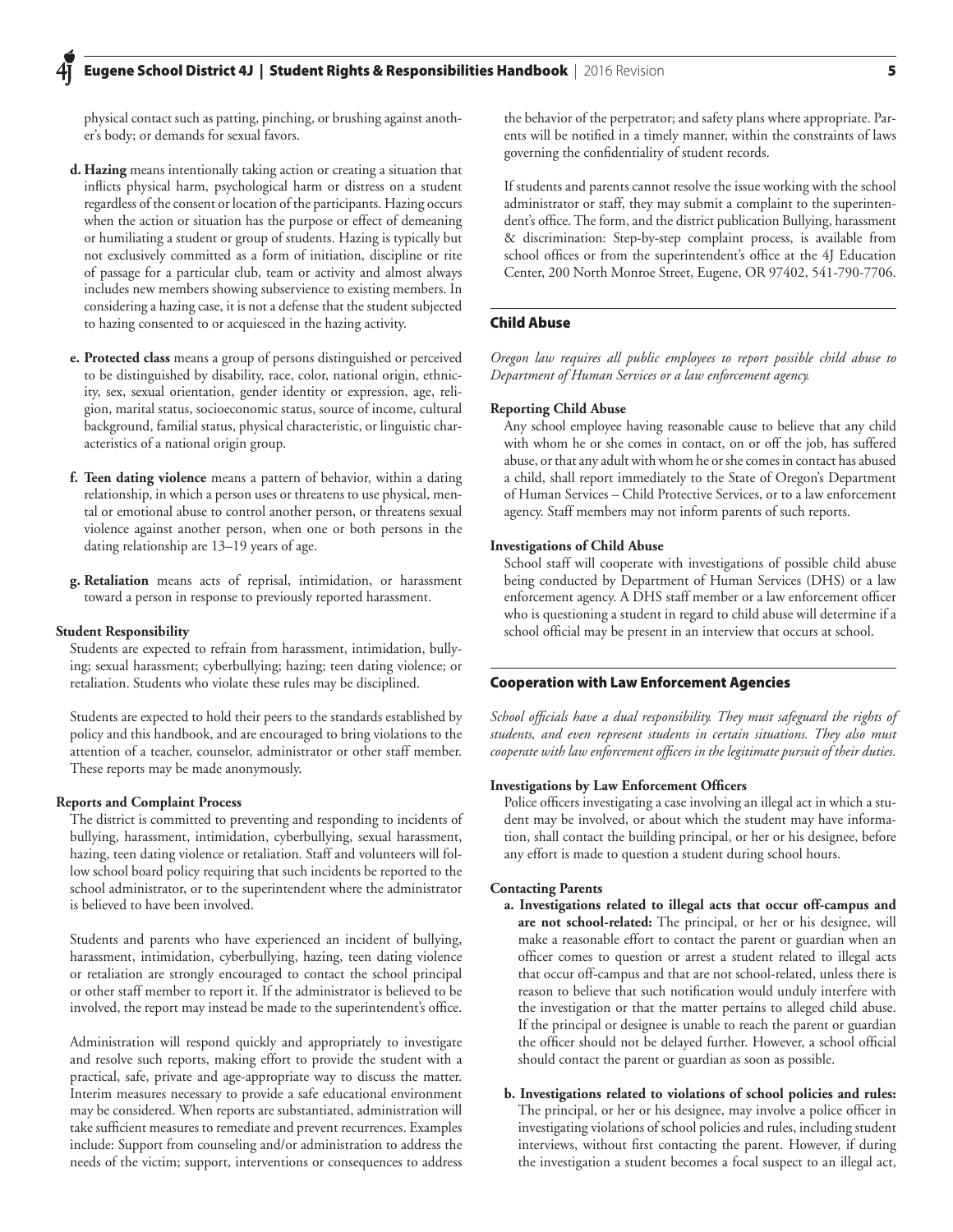then it is the responsibility of the principal or designee to make a reasonable effort to contact the parent or guardian before allowing an officer to proceed with an interview.

#### **Questioning of Students**

The police officer will observe all the procedural safeguards prescribed by law and her or his agency when questioning a student. An administrator, or designee, will always be present when a student is being questioned, unless the issue pertains to child abuse.

#### **Taking a Student from the School**

The school administrator or designee will not let a police officer or a Department of Human Services official take a student from a school building without a court order, an arrest, protective custody from DHS, or permission of the parent or guardian.

## Dress and Grooming

The responsibility for dress and grooming of a student rests primarily with the student and his or her parents or guardians. A student's dress or grooming should not affect participation in the educational program or school-related activities. Students may be directed to change dress or grooming when in violation of the rules below.

Student dress and grooming may not interfere with or disrupt the educational environment of the student or others. Examples of clothing likely to disrupt the educational environment include clothing with language or symbols that are vulgar and plainly offensive, obscene or sexually explicit, racially divisive, drug-, alcohol- or tobacco-related, or indicative of gang activity or affiliation.

Student dress and grooming may not threaten the health or safety of the student or others. For example, students must wear shoes while on school property or during school-sponsored activities.

Schools may impose additional dress code requirements. Provisions for dress and grooming for special activities should arise directly out of the needs of the activity.

Students have the right to dress in accordance with their gender identity. District schools are also committed to accommodating students who need an exception to the dress code for religious reasons.

Questions regarding rights and responsibilities related to dress and grooming should be directed to the building principal. If an issue is not resolved at the building level, the parent or guardian may contact the elementary or secondary education director, assistant superintendent or superintendent.

## Extracurricular and Athletic Activity Participation

*These rules pertain to high school students who participate in district-sponsored extracurricular activities and athletic programs.*

## **General Participation Rules**

**a.** Students who participate in district-sponsored sports must have a physical examination prior to any participation, including tryouts and practices, and must be re-examined every two years. A nonexpired physical must be on file throughout the season and may not expire during the season.

- **b.** In all extracurricular activity and athletic programs, students will ride to and from the activity in school vehicles unless otherwise arranged by the principal or designee.
- **c.** Students will be personally responsible for all school equipment issued and will return the equipment on time and in good condition. Students are responsible to pay for lost, stolen or damaged equipment at replacement cost. A student who fails to return and/or pay for lost, stolen or damaged equipment will not be eligible to compete in any subsequent sport or activity until such time that payment or arrangements for payment have been made with the appropriate building administrator. Should the agreed plan not be followed, the student will become ineligible at that point.
- **d.** Students may be ineligible to participate in extracurricular activities and athletic programs if they are absent from one or more classes on the day of the activity unless the absences are school-related or prior arrangements have been made with the school administrator. Emergency situations may be reviewed and determined by the athletic director or athletic/activities coordinator. Irregular attendance may also result in suspension from the extracurricular activity.
- **e.** Students participating in an athletic program who quit or fail to keep program commitments may not participate in pre-season activities or practices for another sport unless the administrator has given approval.
- **f.** To be scholastically eligible for extracurricular activities, a student must be making satisfactory progress toward graduation requirements, as determined by the school administration or designee. A student must be enrolled in and passing 2.0 credits during the trimester the sport is in session as well as the previous trimester. The specific credit requirement for eligibility is defined in the Oregon School Activities Association Handbook.

## **Consequences for Substance Abuse**

The possession or use of tobacco, inhalants, alcohol, illegal substances or non-prescribed drugs is prohibited. These rules are in effect from the first day an athlete or extracurricular activity participant signs the school rule form with the intent to participate and remain in effect throughout the student's entire high school career, unless changed by the district with notice to the student. It is in effect 24 hours a day, from the first day of OSAA designated fall season practices until the final day of the school year.

Student athletes and extracurricular activity participants in violation of this rule, whether or not the violation is at a school-sponsored activity, are subject to the consequences listed below which are in addition to any school consequences that may apply:

**First Offense:** The student will be suspended from participation in all interscholastic athletic competition for three weeks. At the discretion of the administrator, the student may be allowed to attend practice sessions for the duration of the suspension. The student will be placed on probation for one year following the completion of the three-week suspension.

**Second Offense:** Any violation following the first offense during the probationary period is considered a second offense. The student will be suspended from participation in all extracurricular activity programs for six weeks. A new one-year probation period will begin following the completion of the six-week suspension.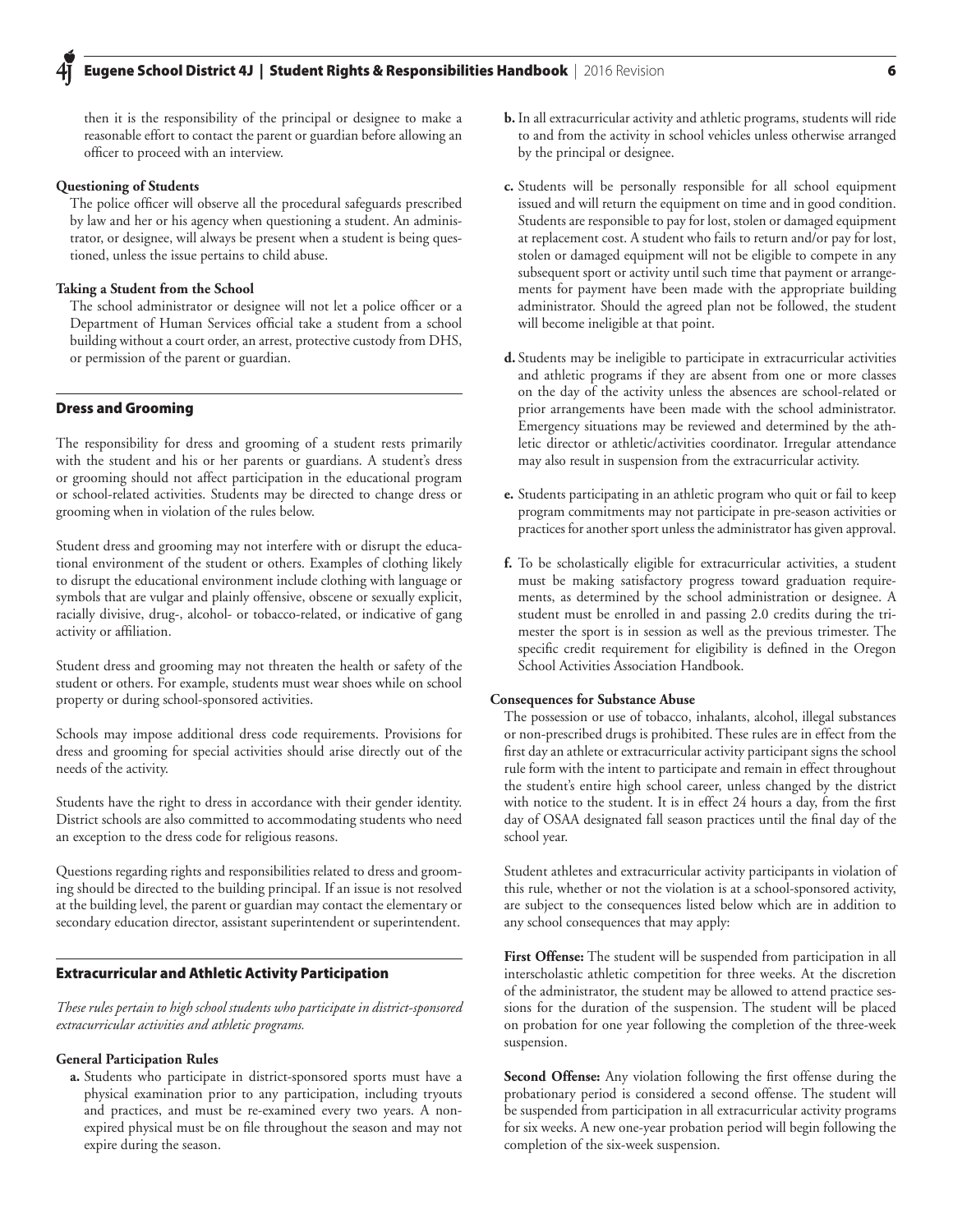## **Serving Suspensions and Probation:**

- **a.** Suspensions of an athlete who is currently participating in a sport will start on the date the athlete is notified of the suspension. If the determination of an offense is made prior to the first contest of the season, the suspension will begin with the first contest.
- **b.** An athlete suspended while out of season will begin the suspension on the first regularly scheduled contest of the next season in which the athlete participates.
- **c.** Suspensions will be served in their entirety. Should a suspension start at or near the end of a season, the balance of the suspension will be served starting with the first regularly scheduled contest of the athlete's next season of participation in a sport.
- **d.** Probationary periods begin immediately after the suspension is served.

## Freedom of Expression

*Students have the right to free expression under the Constitutions of the United States and the State of Oregon. Students are entitled to express their personal opinions under all reasonable circumstances, but student expression shall not interfere with the freedom of others to express themselves nor substantially disrupt the orderly conduct of the school. The use of vulgar and plainly offensive, obscene or sexually explicit language undermines one of the school district's basic missions.* 

## **School Publications**

Students are encouraged to participate in the production of school publications. Any publication which is in any way sponsored or funded by the school is a school publication. Students may express personal opinions in these publications but shall adhere to the written editorial policies of the school. A school newspaper should reflect the life of the school community. Those students responsible for the publication of a school newspaper must be mindful of this responsibility to the school community. Vulgar and plainly offensive, obscene or sexually explicit material; knowing or reckless false or libelous statements; any material that would substantially disrupt classes or other school activities; and any material that is inconsistent with the school's basic educational mission are prohibited from all school publications.

#### **Distribution of Materials**

- **a. Rights and Responsibilities:** Students have the right to distribute and receive written material from each other. This right, however, also carries responsibilities. Students shall not distribute or display materials that are knowingly or recklessly false or defamatory; are vulgar and plainly offensive, obscene or sexually explicit; tend to create an immediate danger or disruption to the orderly operation of school; or urge the violation of the law, district policies, existing attendance regulations or the provisions of this handbook. Materials to be distributed or posted within the school must identify the source of the printed material. Materials that students choose to distribute may not falsely identify school endorsement or sponsorship.
- **b. Commercial and Fund-Raising Activities:** Students shall not distribute or display announcements or advertisements of a commercial nature, sell materials, or engage in activities to solicit financial contributions without the prior authorization of school officials.
- **c. Time and Place of Distribution:** School officials may designate the time and place for distribution of written information and related materials so that the activity does not materially interfere with the school program. Local school rules may limit the time of distribution of material, including the circulation of petitions, to periods before school begins, after dismissal and during lunch time, when such limi-

tation is necessary to prevent interference with the school program. The local school rules may define where distribution of material and circulation of petitions may take place so as to permit the normal flow of traffic within the school.

**d. Student Display Areas:** Each secondary school will provide at least one student display area of reasonable size and prescribe methods to inform students of the board policy and school guidelines for the distribution of literature and the display of material.

## **Participation in Patriotic Exercises**

Students may choose not to participate in patriotic exercises, but also have the responsibility to ensure the manner of their nonparticipation does not deny other students their rights to participate or disrupt the educational process.

#### **Objection to Instructional Materials**

If a student objects on religious or ethical grounds to reading, studying, or discussing any instructional material, the teacher will supply alternative materials without prejudice to the student.

## **Prohibited Speech**

The use or display of vulgar and plainly offensive, obscene or sexually explicit language; threats of harm to persons or property; or language that creates or threatens to create an immediate danger of disruption to the orderly operation of the school or violation of the law, district policies, attendance regulations or the provisions of this handbook is prohibited.

## Freedom of Religion

*The Constitutions of the United States and the State of Oregon require the public schools to take a neutral position concerning religion. Public schools cannot aid one religion or all religions or prefer believers to nonbelievers. However, schools may provide instructional activities relating to historical and cultural aspects of religion under the following circumstances: (1) The activity must reflect a clearly secular (nonreligious) purpose. (2) The activity must have a primary effect that neither advances nor inhibits religion. (3) The activity does not create an excessive entanglement with religion.*

#### **Student Religious Meetings and Discussions**

If school principals permit other noncurriculum student meetings or discussions on the school premises during noninstructional time, religious meetings of students that are voluntary and student-initiated will also be permitted. Prior arrangements for such meetings must be made by contacting the school principal. Employees and nonschool persons are prohibited from directing, conducting, controlling or participating in the activities of such student groups. Except as provided in school board policy for the leasing of school facilities by religious groups, nonstudents may not meet with students on school premises for any type of religious activity. A faculty monitor may attend meetings for custodial purposes and to provide general supervision, but may not participate nor advise students about their activities.

## **Release Time for Religious Instruction**

Elementary students may be excused from school for up to two hours in any week and secondary students may be excused from school for up to five hours in any week to attend weekday schools giving religious instruction. A written request must be signed by the parent or guardian before the student is released.

Religious teachers or organizations are not permitted to promote stu-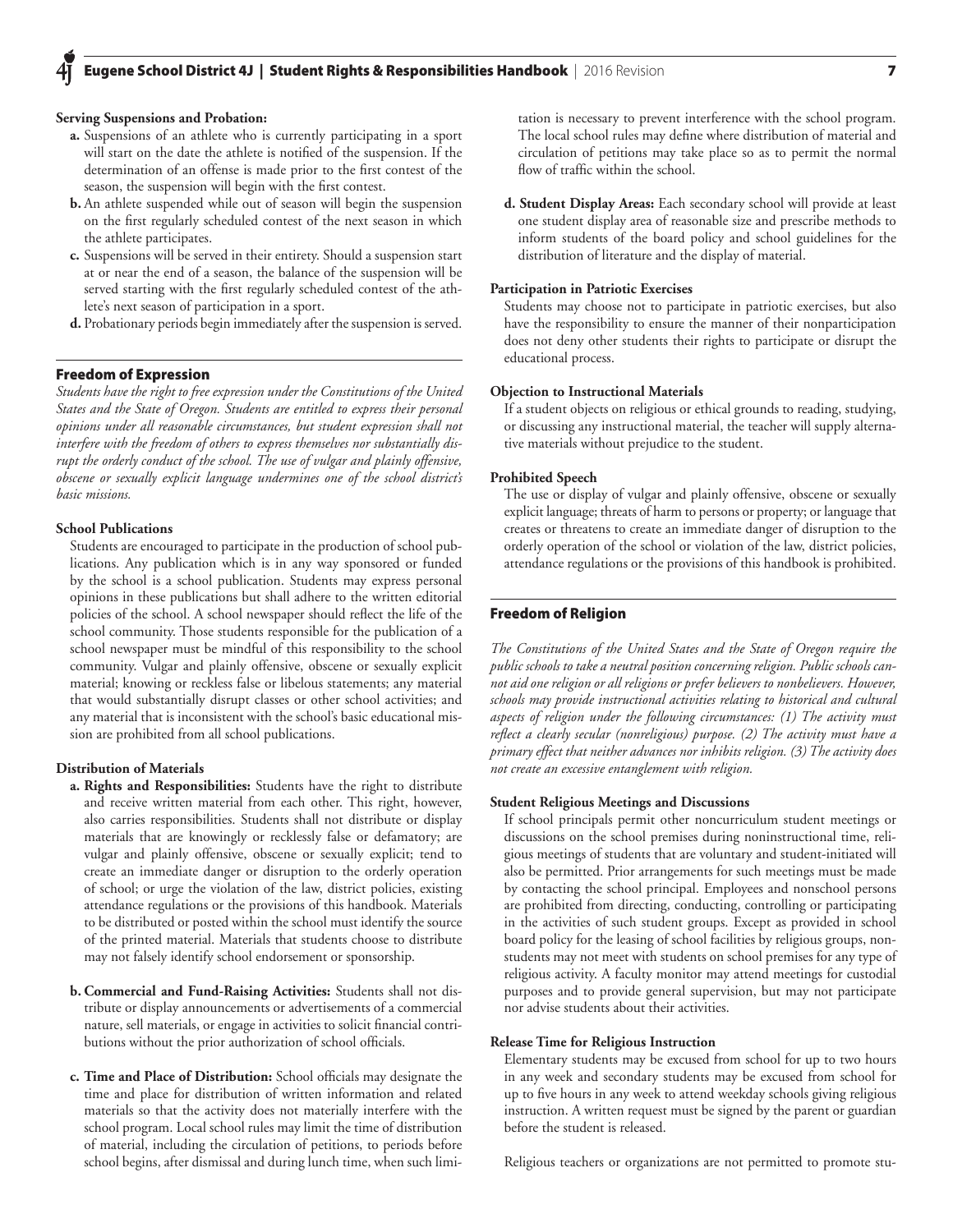dent participation by directly contacting students on school grounds or by asking students who participate in their programs to recruit students who remain at school. All promotional activities will be conducted away from school.

## Gang Activity

*The presence of members of gangs and gang activities on campus or at offcampus, school-sponsored activities is likely to cause a substantial disruption or material interference with school and school activities. A "gang" is defined as a group that identifies itself through the use of a name, unique appearance or language, including hand signs, the claiming of geographical territory or the espousing of a distinctive belief system that frequently results in criminal activity. (ORS 336.109 (2)).* 

The following activities are prohibited at school or school-related activities:

- **a.** No student shall wear or display clothing or other objects that are commonly considered evidence of membership or affiliation with any gang. These expressions substantially disrupt the educational program by creating a hostile and intimidating environment for students and staff. Schools should consult their school resource officer and the district's equity coordinator when restricting gang expression.
- **b.** No student shall commit any act, or use any speech, verbal or nonverbal, showing membership in, or affiliation with, a gang. For example, students may not demonstrate intimidating and/or violent behavior, or use gang signs or graffiti. Students are expected to refrain from using gang-related phrases.
- **c.** No student shall commit any act that furthers gangs or gang activity including, but not limited to, wearing garb or displaying symbols directly associated with affiliation of a known local gang, soliciting others for membership in any gangs or inciting other students to act with physical violence upon any other person. Such acts are presumed to undermine the school's basic mission and will create an immediate danger to the orderly operation of the school.

## Nondiscrimination

Eugene School District 4J policy AC prohibits discrimination or harassment in educational programs, activities, services or employment on the basis of the person's actual or perceived protected class status, including disability, race, color, national origin, ethnicity, sex, sexual orientation, gender identity or expression, age, religion, marital status, socioeconomic status, source of income, cultural background, familial status, physical characteristics, or linguistic characteristics of a national origin group.

It is a violation of district policy for any student or employee to discriminate against a student or employee, or to harass a student or employee, based on the student or employee's actual or perceived protected class status.

The district expects that staff, volunteers and students will provide equal treatment and access to educational programs, services and aid to students without regard to their protected status.

The district will investigate all complaints—formal or informal—of discrimination or harassment of a student or employee based on a student or employee's actual or perceived protected status, and will take appropriate corrective, remedial, and disciplinary measures for substantiated violations of this policy.

For prompt and equitable resolution of student complaints alleging discrimination and harassment based on protected status, parents and students are urged to contact the school principal or, if they believe the principal is involved or has not resolved the matter, the superintendent's office. Employees who witness or reasonably suspect discrimination or harassment must report the matter to the school administrator or to the superintendent's office.

For more information about student complaints, please refer to the district publication Bullying, harassment & discrimination: Step-by-step complaint process, available from school offices or the superintendent's office.

The district complies with all applicable state and federal laws and regulations, including Title VI, Title IX, Americans with Disabilities Act, Section 504 of the Rehabilitation Act of 1973, and Oregon law. Please contact the superintendent's office for any questions pertaining to district compliance.

**Superintendent's Office** — 541-790-7707 **Title IX Coordinator, Jeff Johnson** — 541-790-7559 **504 Coordinator, Dr. Cheryl Linder** — 541-790-7800

## Search and Seizure

*Schools have a responsibility to protect students from harm, maintain order and fulfill their educational mission. Students have a legitimate expectation of privacy, which is protected by the U.S. and Oregon Constitutions. Balancing these concerns, school officials may conduct searches of students or their belongings only under certain circumstances.*

## **Student Searches**

School officials may search a student and his or her personal property, or any district property used by the student, if the officials have reasonable suspicion to believe that the student in question violated a school rule or law and that a search will turn up evidence of the violation of the rule or law. The search will be reasonable in scope, meaning reasonably related to the objectives of the search, and not excessively intrusive in light of the age, sex and maturity of the student and the nature of the infraction.

A search may also be conducted in exigent or emergency circumstances, even without individualized suspicion, when the immediate safety of the school or student(s) is at risk. Officials may also conduct a search when the student or the student's parent consents.

The student will be given the opportunity to be present when the search of personal possessions is conducted, providing the student is in attendance and if there is no reason to believe that his or her presence would endanger his or her safety or the safety of others. Any search of a student's person will be conducted in the privacy of a school office except in an emergency where delay might endanger the welfare of other persons.

## **Seizure of Property**

School officials will seize illegal items, stolen property, evidence of commission of a crime or violation of school policy, or other possessions reasonably determined by school authorities to be a threat to the safety or security of students or others. Such items include but are not limited to guns, other dangerous weapons, illegal drugs and drug paraphernalia. Other items that may be used to substantially disrupt or materially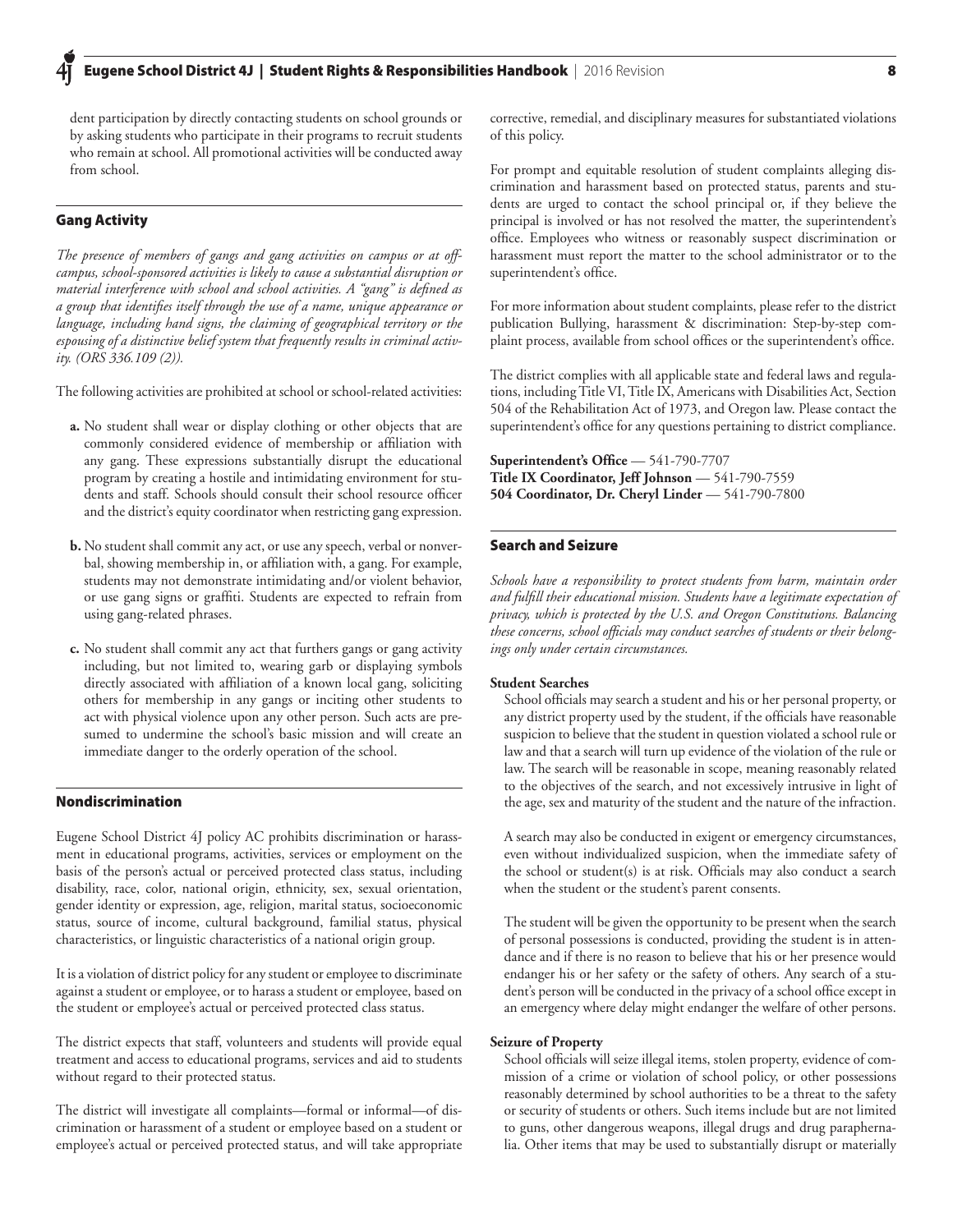interfere with the education process may be temporarily removed from the student's possession.

Dangerous weapons, including guns, knives, metal knuckles or any other weapon, the purpose of which is to injure other persons or property, will be promptly turned over to a representative of the appropriate law enforcement agency. Parents will be notified whenever such an item is removed from a student's possession, unless the notification will unduly interfere with the investigation of the law enforcement agency.

## **Use of Lockers and Desks**

- **a. Assignment of Lockers and Desks:** Lockers and desks belong to the school district and are assigned for the convenience of students. They are to be properly cared for by students and not used for the storage of illegal or dangerous items, items prohibited by this handbook, or evidence of an illegal act or violation of a school rule.
- **b. General Inspections of Lockers and Desks:** A general inspection of lockers or desks may be conducted by school officials at any time without prior notice. Such inspections may be conducted to ensure proper sanitation, check mechanical condition and safety, reclaim property belonging to the district, or detect drugs, weapons, contraband, or other violation of law or school rules. Items belonging to the school district and not appropriately in the student's possession will be seized and returned. Illegal or dangerous items, or items prohibited by this handbook, will be seized and held for appropriate disposition. Students will be notified of any items seized.
- **c. Special Inspections of Individual Student Lockers or Desks:** Special inspections of individual lockers or desks may be made when there is reasonable suspicion to believe that they contain items that are illegal, dangerous, or evidence of a violation of the law or school rules. It is recommended that the student be given the opportunity to be present when the search is conducted, if the student is in attendance and if there is no reason to believe that the student's presence would endanger the safety of the student or others.

## Student Conduct: Offenses

*Students are required to maintain high standards of academic and personal behavior, not only in accordance with the rights and responsibilities set forth in this handbook, but with respect toward other students, staff members and private and public property. Oregon law requires students to comply with the written rules of the school district, to pursue the prescribed course of study, to submit to the lawful authority of staff and to conduct themselves in an orderly fashion.* 

*Students will be subject to discipline, up to and including suspension or expulsion, for misconduct that violates federal, state, county or city laws or the policies and rules established by the school district, including but not limited to harassment or discrimination, theft, disruption of school, damage or destruction of school property, damage or destruction of private property, assault or threats of harm, unauthorized use of weapons or dangerous instruments, unlawful use of drugs, narcotics or alcoholic beverages, and persistent failure to comply with rules or the lawful directions of teachers or school officials.*

## **Violation of the District's Bullying and Discrimination Policies**

Students shall refrain from bullying, harassment or discrimination including by words or actions based on another person's actual or perceived disability, race, color, national origin, ethnicity, sex, sexual orientation, gender identity or expression, age, religion, marital status, socioeconomic status, source of income, cultural background, familial status, physical characteristic, or linguistic characteristics of a national origin group. Students shall also comply with the district's bullying and nondiscrimination policies, which are outlined in this handbook.

## **Theft and Stolen Property**

No student shall steal or attempt to steal school property or private property while on school property or during a school activity, function or event that occurs off school property. No student shall have stolen property in his or her possession. Stealing means taking or withholding someone else's property without permission, or by extorting or by deception. If a student finds property not belonging to him or her and keeps it for his or her own use instead of delivering it to school staff, that is also considered theft and serious misconduct.

## **Substantial Disruption of School or School Activities**

Any conduct that substantially disrupts or threatens to substantially disrupt school activity is forbidden. Willful disobedience, open defiance of a staff member's authority, threats of harm to persons or property, harassment or discrimination prohibited by school rules, including racial and sexual harassment, or language that creates an immediate danger of disruption to the orderly operation of the school or creates a clear and present danger of violation of the law or attendance regulations are prohibited.

#### **Willful Disobedience of a Staff Member's Authority**

Students will submit to the lawful authority of teachers, administrators and other staff members.

## **Use or Display of Vulgar and Plainly Offensive, Obscene or Sexually Explicit Language**

The use or display of vulgar and plainly offensive, obscene or sexually explicit language or graphics is prohibited. Clothing with vulgar and plainly offensive, obscene or sexually explicit references, graphics or comments is prohibited.

## **Damage or Destruction of School Property**

No student will vandalize or attempt to destroy school property. The district will attempt to recover, through legal action if necessary, from those students or their parents the actual cost of repair or replacement of school property vandalized or intentionally or recklessly destroyed by students.

## **Damage or Destruction of Private Property on School Premises or During a School-Sponsored Activity**

No student will cause or attempt to cause damage to private property either on the school grounds or during a school activity, function or event off school property.

## **Coercion, Assault, Menacing, Threats, Intimidation or Harassment**

No student will coerce, assault, menace, intimidate, harass or threaten to harm another person for any reason including to obtain money or other property, or force any person to do any act against the will of that person. "Assault" means intentionally, knowingly or recklessly causing injury to another. "Menace" means by words or conduct the student intentionally attempts to place another person in fear of imminent serious physical injury.

## **Possession, Handling or Transport of Any Dangerous or Deadly Weapon**

No student shall possess, handle or transmit any object that is reason-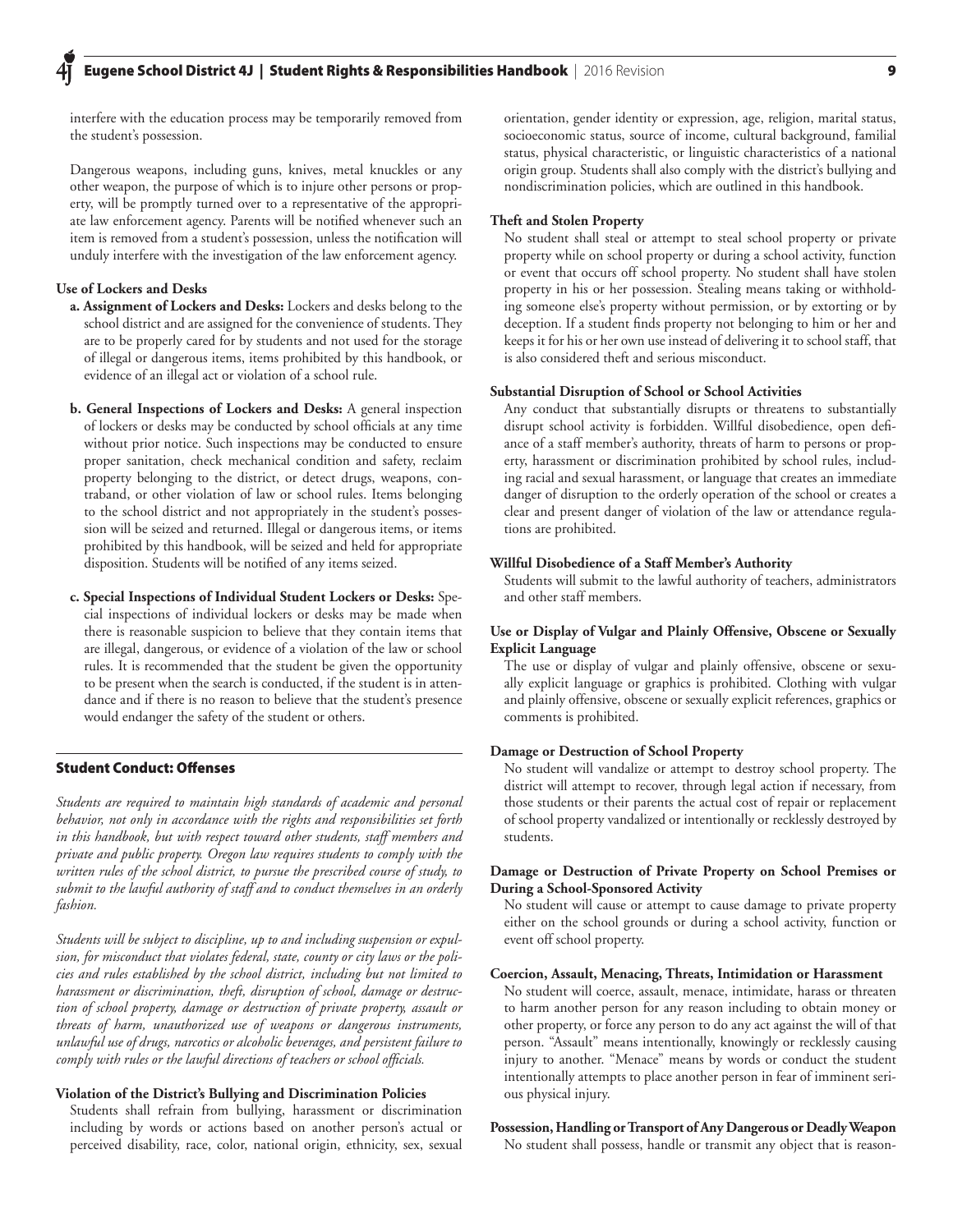ably considered a weapon on school grounds or off the school grounds at any school-sponsored activity, function or event, including in a student's motor vehicle. A weapon includes the following:

- **a. "Firearm"** means (A) any weapon (including a starter gun) which will or is designed to or may readily be converted to expel a projectile by the action of an explosive; (B) the frame or receiver of any such weapon; (C) any firearm muffler or firearm silencer; or (D) any destructive device.
- **b. "Dangerous weapon"** means any weapon, device instrument, material or substance which under the circumstances in which it is used, attempted to be used, or threatened to be used, is readily capable of causing death or serious physical injury.
- **c. "Deadly weapon"** means any instrument, article or substance specifically designed for and presently capable of causing death or serious physical injury.
- **d. "Destructive device"** means any explosive, incendiary or poison gas component or any combination of parts either designed or intended for use in converting any device into any destructive device or form from which a destructive device may be readily assembled.

**Dangerous or deadly weapons** include but are not limited to BB guns, pellet guns, airsoft guns, paintball guns, ammunition, stun guns, throwing stars, metal knuckles and any look-alike explosives, firearms and knives. The possession, use, or threat of use of a look-alike weapon is also prohibited.

## **Use or Possession of Any Controlled Substances, Including Alcoholic Beverages and Drug Paraphernalia**

No student shall knowingly possess, use or transmit any drug paraphernalia or possess, use, transmit or be under the influence of any controlled substance or intoxicant of any kind on the school grounds or off the school grounds at a school-sponsored activity, function or event.

Use of a drug authorized by a medical prescription from a registered physician for use during school hours shall not be considered a violation. Students who must take prescription medication at school are to follow district adopted procedures.

#### **Violations of Laws While Involved in School Activities**

No student shall violate federal, state, county or city laws while involved in school activities.

## **Misconduct that Occurs Off-Campus**

Students may face disciplinary consequences for (1) any off-campus behavior that would otherwise tend to disrupt the educational process or the operation of the school or district; (2) conduct that occurs off the school premises at school-related or supervised functions or at a school bus stop; or (3) behavior that occurs while traveling to and from school if the behavior has a threatening effect on student safety or physical or mental health.

## **Sexual Misconduct/Indecency**

A student shall not engage in any act of sexual harassment of a physical nature or verbal nature. A student shall not perform any act of indecent exposure, lewd exposure, gesture or lewd caress or indecent fondling or touching of the student's own body or the body of another person, or any act of sexual intercourse. A student shall not use any inappropriate gestures that mimic or imply sexual acts or engage in any acts of "streak-

ing" or "mooning" as those terms are commonly understood. Such acts will not be regarded lightly or considered pranks. A student shall not possess, view, copy, sell, buy or transmit printed or non-printed pornographic materials.

## **Teen Dating Violence**

Teen dating violence means a pattern of behavior, within a dating relationship, in which a person uses or threatens to use physical, mental or emotional abuse to control the other person, or uses threatens sexual violence against the other person. Teen dating violence is prohibited.

## **Use of Tobacco, Nicotine or Inhalation Devices**

The Tobacco Free Schools Rule (OAR 581-021-011) requires all school district property to be tobacco-free. A student shall not possess or use any form of tobacco, nicotine, nicotine delivery device or tobacco substitute (including but not limited to any cigarette, cigar, pipe, bidi, clove cigarette, smokeless tobacco, or e-cigarette) at any time on district property or grounds, including fields, parking lots and vehicles. No student, staff member or school visitor is permitted to use any form of tobacco, nicotine, nicotine delivery device or tobacco substitute at any time on school district grounds or in any building, facility or vehicle owned, leased, rented or chartered by the district or school.

*Reference: Board Policy JFCG, JFCH/JFCI, GBK; OAR 581-021-0110*

## Student Conduct: Disciplinary Types and Procedures

*This portion of the handbook explains the major areas of inappropriate conduct and the accountability and consequences that may result for those students who engage in rule and policy violations.* 

*All students are entitled to due process as it relates to discipline. Fair treatment of all students is essential and expected. Students are protected from arbitrary and unreasonable decisions. All decisions affecting students must be based on careful and reasoned investigations of the facts and must be consistent in the application of rules and regulations. All students will be informed of the school rules and procedures by which schools are governed and the process by which discipline will be applied.* 

*School officials may find it necessary to discipline a student or remove the student from the formal learning environment for a period of time. School officials have discretionary power to invoke disciplinary actions and procedures in order to maintain a climate conducive to learning and to the protection of individuals and property. The school administrators shall consider the age and past pattern of behavior of a student in determining whether to suspend or expel that student. Before an expulsion can occur, there must be a hearing before the superintendent or the superintendent's designee unless waived by the student's parent or guardian or, if the student is 18 years of age or older, the student.* 

## **Informal Discipline Procedures for Minor Infractions**

Discipline for a minor infraction may be handled without going through all the steps of the formal process outlined below.

## **Formal Discipline Procedures:**

## **a. Suspensions**

**An in-school suspension** is a temporary exclusion from regular classroom attendance not to exceed two school days. The student is assigned to a supervised work area and, if permitted by the school administrator, may perform his or her regular class work with access to curriculum and special education related services (OAR 581-015-2400).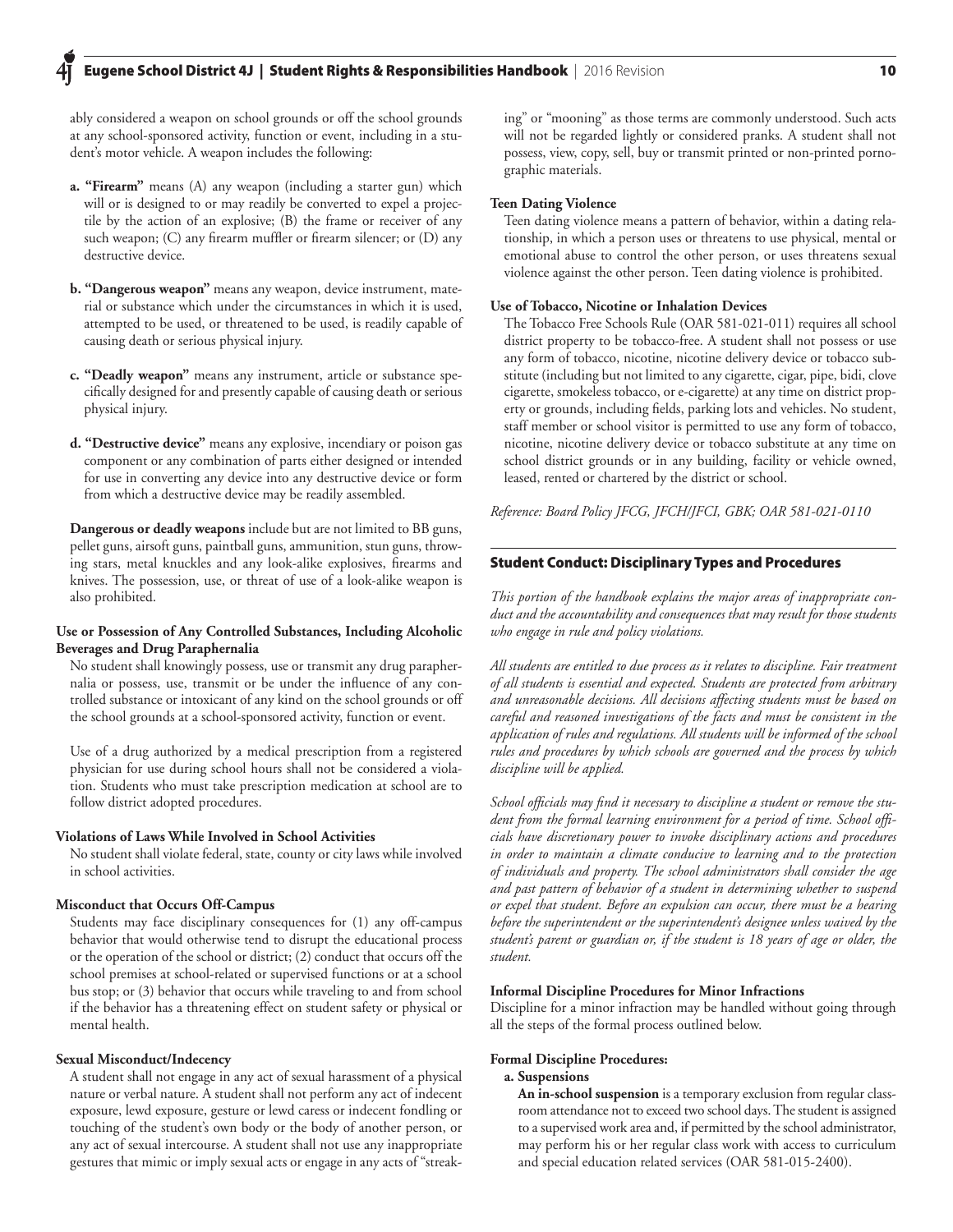**An out-of-school suspension** is a temporary exclusion from school attendance for a period not to exceed 10 school days. In those cases in which the school official states that the suspension will continue until a parent conference occurs, the suspension notice will state that it will not exceed 10 school days. A school administrator may require a student to attend school during nonschool hours as an alternative to suspension. See Appendix 1, Due Process Procedures for Out-of-School Suspension.

## **b. Expulsions**

**An expulsion** is a long-term exclusion from school attendance and requires a hearing before the superintendent or his or her designee. State law provides that the expulsion of a student will not exceed one calendar year. The use of an expulsion is limited to the following circumstances:

- For conduct that poses a threat to the health or safety of students or school employees;
- When other strategies to change student conduct have been ineffective; or
- • When expulsion is required by law.

The school principal or designee may recommend an expulsion for any serious misconduct meeting the criteria above. School administration must request an expulsion hearing when he or she believes a student is guilty of the following offenses: the bringing of, possession, concealment or use of a firearm or dangerous weapon on school property or at a school-sponsored event; the sale or distribution of a controlled substance and a Category IV violation of the interagency substance abuse intervention and networking agreement (see Appendix 3). The expulsion period for such offenses will be one calendar year unless a specific exception is made by the superintendent.

The district will provide educational services to a student who is expelled.

#### **c. Expulsion Hearings**

Only the superintendent, as the designated representative of the district school board, or his or her designee has the authority to expel a student. A hearing must be conducted before an expulsion occurs unless the student's parents or guardian, or the student if 18 years of age or older, waives the right to a hearing. See Appendix 2, Due Process Procedures for Expulsion.

## **d. Out-of-School Suspension or Expulsion of Students Fifth Grade or Lower**

For a student who is in fifth grade or lower, schools will limit the use of out-of-school suspensions or of expulsions to the following circumstances:

- • Non-accidental conduct causing serious physical harm to a student or school employee;
- • When a school administrator determines that the student's conduct poses a direct threat to the health or safety of students or school employees; or
- When suspension or expulsion is required by law.

When an out-of-school suspension is imposed, the school will take steps to prevent the recurrence of the behavior and return the student to the classroom setting so as to minimize the disruption of the student's instruction.

## **Suspension or Expulsion of Students with Disabilities (IEP or 504)**

The district may suspend students with disabilities from their current educational placement for up to 10 school days in a school year to the same extent, and with the same notices, as for students without disabilities, if the removals do not constitute a pattern. These removals are not considered a change in placement.

When considering discipline of a student with a disability (or of a student not yet identified as disabled but suspected to have a disability) for more than ten (10) consecutive school days, or when a student would be removed for more than ten (10) cumulative school days from their current educational placement in a school year and the removals constitute a pattern as defined by law, the district must conduct a manifestation determination meeting to determine whether the behavior is related to the student's disability, or the direct result of the district's failure to implement the IEP or 504.

#### **a. Behavior Is Not a Manifestation of Student's Disability**

If the team, including the parent and other relevant members of the IEP team, determines that the student's behavior is not a manifestation of his or her disability or direct result of district failure to implement the student's IEP or accommodations on a 504 plan, the district may proceed with its disciplinary action. In addition, the district will:

- On the date the decision is made to expel the student, notify the parents of the decision and provide them with notice of procedural safeguards under OAR 581-015-2415;
- • Provide services to the student in an interim alternative educational setting, determined by the IEP team in accordance with OAR 581-015-2445; and
- • Provide, as appropriate, a functional behavioral assessment and behavior intervention services and modifications that are designed to address the behavior violation so that it does not recur.

## **b. Behavior Is a Manifestation of Student's Disability**

If the team determines that the student's behavior is a manifestation of his or her disability, the student may not be expelled or suspended more than 10 days. The district will return the student to the placement from which he or she was removed, unless (1) the parent and the school agree to a change of placement, (2) the district removes the student to a 45-day interim alternative educational setting (IAES) for a weapon or drug violation or for infliction of serious bodily injury, or (3) the district obtains an order from an administrative law judge under OAR 581-015-2430 allowing a change of placement to an IAES for injurious behavior. Additionally, the team must either conduct a functional behavioral assessment (unless one has previously been conducted) and implement a behavior support plan; or if the student already has a behavior plan, review and modify it as needed to address the behavior.

## **Required Reports to Law Enforcement Agencies**

Violations of the district's rules related to guns and dangerous weapons; vandalism and the intentional or reckless destruction of school property; and coercion, assault or threats must be reported to the police. A school official may inform the appropriate law enforcement agencies when a student is suspected of committing other illegal acts on the school campus or at a school-sponsored activity.

## **A Student's Right to Hear His or Her Accuser**

**a. Complaints and Accusations Made by Staff Members** A student may hear directly from the teacher or other staff member the specific complaints or descriptions of unacceptable behavior.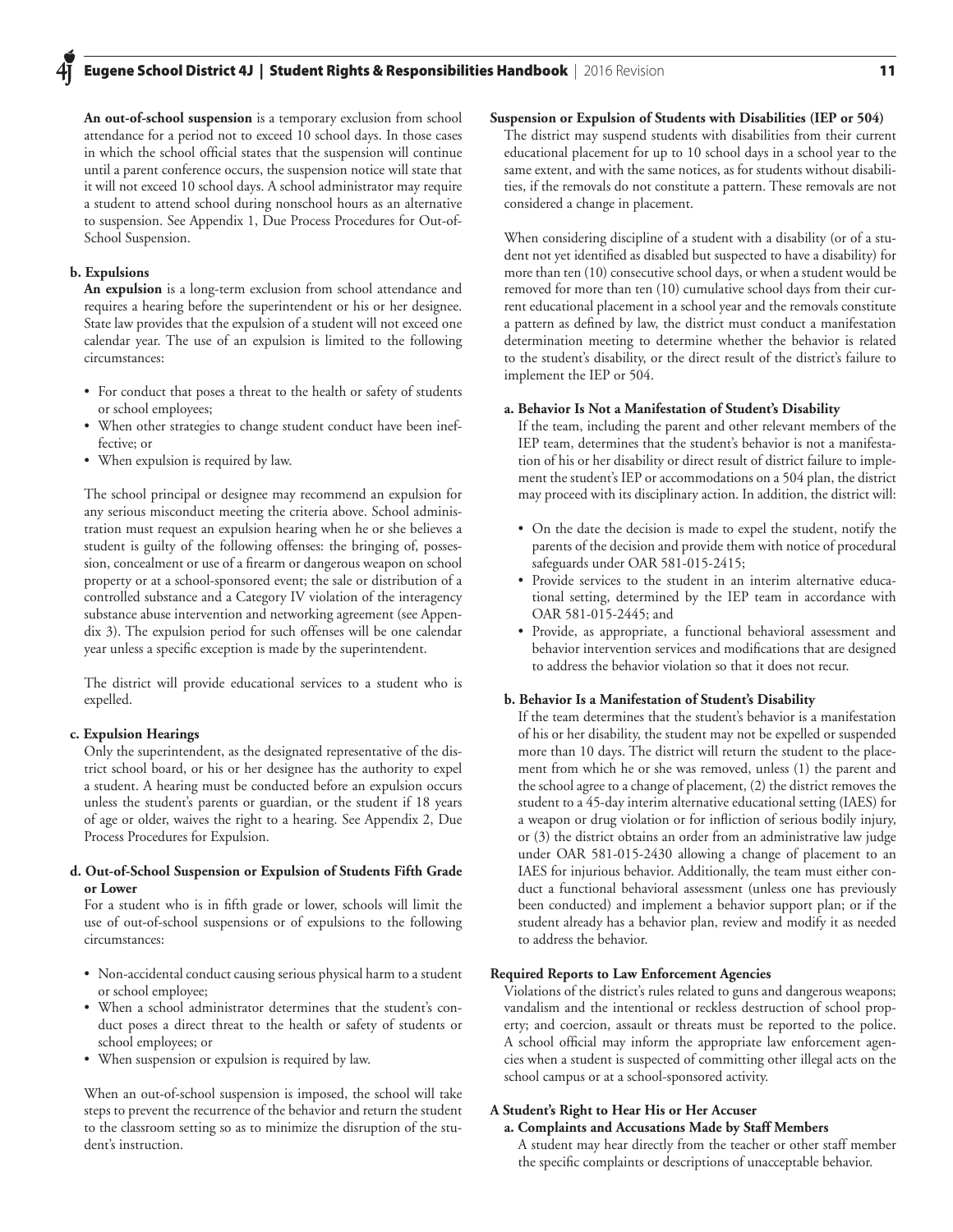## **b. Complaints and Accusations Made by Other Students**

Extreme care must be taken by school officials to ensure that a student is not disciplined solely on hearsay evidence. In recognition of the special jeopardy in which student witnesses may be placed, and considering the possible traumatic effects on a student witness of adversarial proceedings conducted by attorneys, police officers or court officials, the complaining student may not be required to face the accused nor to have his or her identity revealed. When it is determined that a complaining student ought not face the accused, a school official may then become the official complainant. No licensed staff member may be examined as to communications between a student and that staff member in official confidence relating to the personal affairs of the student or the student's family if the communication will tend to incriminate or damage the student or the student's family. However, the school official conducting an investigation is under special obligation to ensure the careful and cautious investigation of all relevant facts and testimony.

## **Teacher–Student Privilege**

Except in criminal actions or proceedings, no licensed staff member may be examined in any proceedings as to any conversation between the licensed staff member and a student which relates to the personal affairs of the student or family of the student and which if disclosed would tend to damage or incriminate the student or family.

## Student Records

*Federal and state laws require school districts to maintain certain education records on students. The records allow the school staff to share progress information with parents and other educational institutions. They also document the eligibility of students for various federal and state mandated programs. Students frequently request copies of their records many years after they have left school to assist them in documenting school attendance and eligibility for certain programs.* 

The following statement is a summary of school regulations regarding student records. School board policy contains the district's detailed regulations and is available for review at each school, at the Education Center, 200 North Monroe Street, and online at www.4j.lane.edu.

## **Confidentiality of Education Records**

All student records are confidential and may be opened for inspection only in accordance with applicable federal and state law and school board policy.

#### **Inspection of Education Records**

Parents, legal guardians and students over 18 years of age ("eligible students") have the right to inspect the student's records within 45 days of the date of the request. Requests should be directed in writing to the school registrar or secretary. If the custody of a student has been granted to only one parent, the non-custodial parent also has access to all education records unless there is a court order to the contrary.

## **Release of Education Records**

Generally, parents or the student, if he or she is 18 or is attending an institution of higher education, have the right to consent to the release of student education records. The school district, however, may release student records without consent where the law permits. Common exceptions in which consent is not required are:

- **a.** To school board members during an executive session to consider the expulsion of a student;
- **b.** To district employees who have a legitimate educational interest in the records;
- **c.** To the officials of another school, school district, institution of postsecondary education, or other educational agency that has requested the records and in which the student seeks or intends to enroll. Schools are required to forward these records within 10 days of receiving the request.
- **d.** To state and federal officials requiring such information, subject to certain requirements;
- **e.** In connection with a student's application for or receipt of financial aid;
- **f.** To organizations conducting studies on behalf of the school district to develop, validate or administer predictive tests, administer student aid programs or improve instruction;
- **g.** To accrediting organizations to carry out their accrediting functions;
- **h.** To parents of a dependent student;
- **i.** To comply with a judicial order or lawfully issued subpoena after the district has made a reasonable attempt to notify the parent or eligible student or as otherwise provided by law; or
- **j.** For emergency situations involving the health or safety of the student or other persons. A "health and safety emergency" includes, but is not limited to, law enforcement efforts to locate a child who may be a victim of kidnap, abduction or custodial interference, and law enforcement or child protective services efforts to respond to a report of child abuse or neglect.

#### **Directory Information**

The district may also release directory information in conjunction with a school or school district related activity. "Directory information" is defined as a student's name, parent's or guardian's name, address, telephone listing, electronic address, photograph, date and place of birth, participation in officially recognized activities and sports, weight and height if a member of an athletic team, grade level, dates of attendance, degrees and awards received, and the school most recently attended by the student. Parents may limit the release of directory information and will be notified annually of this right.

## **Withholding of Education Records for Nonpayment of Fees, Fines or Damages**

The district may withhold the grade reports, diplomas or other records of students who owe fees, fines or damages until those fees, fines or damages are paid, except that records must be released to another school district to which the student has moved, or as required by law. Parents or guardians or the student, if he or she is 18 years of age or older, must be given written notice at least 10 days in advance of the record being withheld. The notice will outline the procedure for challenging the school's decision, as well as the reason for the debt and the amount owed. The notice will also state that the district intends to withhold records or diplomas, and that the matter may be pursued through a collection agency.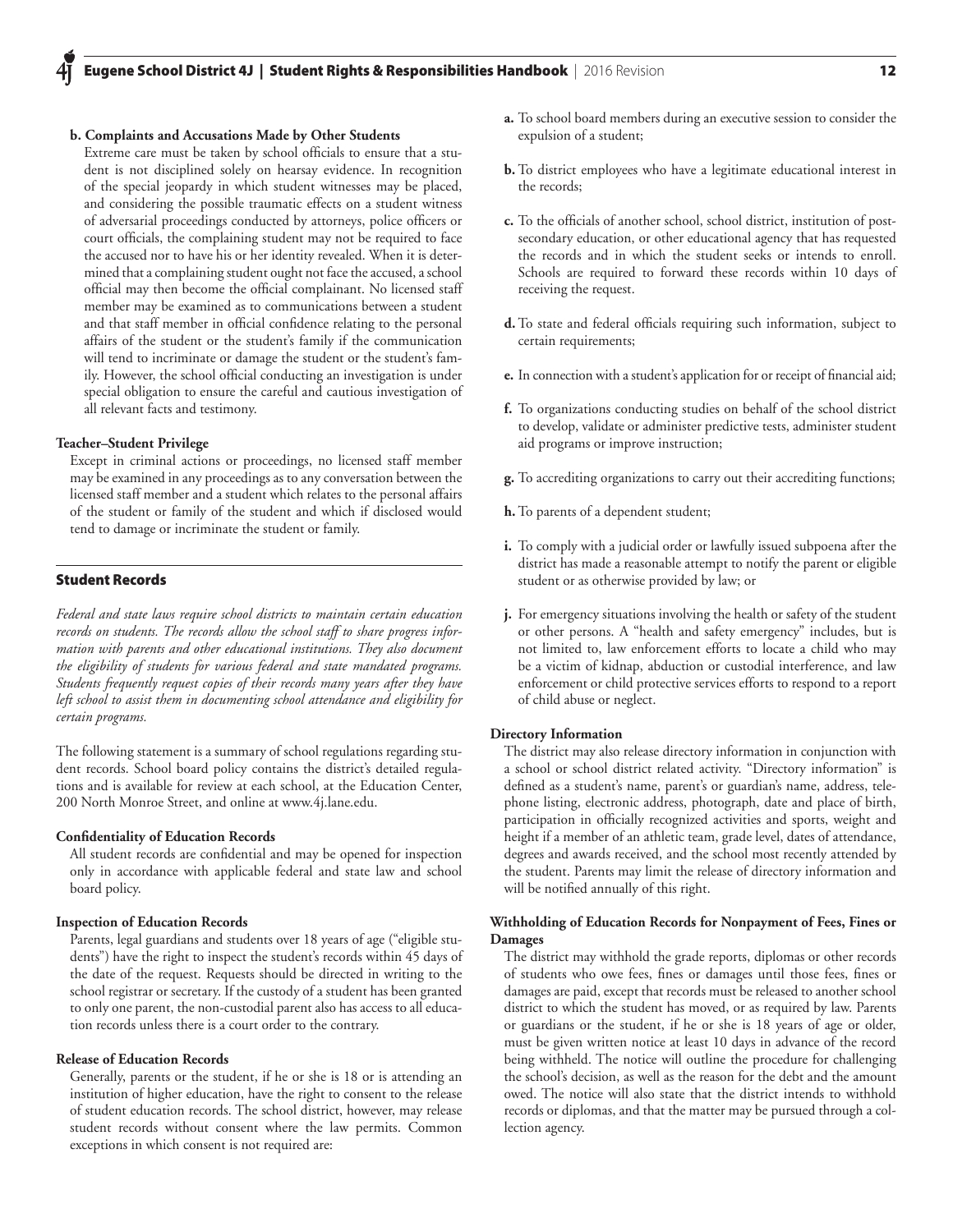## **Copy of Policy on Education Records**

Parents, guardians and eligible students may obtain a copy of the district policies on education records (Policies JO/IGBAB, JOA, and JOB) online or upon request at each school or the district office.

#### **Right to File a Complaint re FERPA Requirements**

Parents or eligible students have the right to file a complaint with the U.S. Department of Education concerning alleged failures by the school district to comply with the requirements of FERPA. The name and address of the office that administers FERPA is: Family Policy Compliance Office, U.S. Department of Education, 400 Maryland Ave. SW, Washington DC 20202–5901.

## **Amendment of Education Records**

Parents, guardians and eligible students have the right to request an amendment of the student's education records believed to be inaccurate, misleading, or otherwise in violation of the student's privacy or other rights. Requests should be made in writing to the school administrator, clearly identify the part of the record believed to be inaccurate, misleading or otherwise in violation of the student's privacy or other rights, and specify why it is inaccurate. If the administrator decides not to amend the record as requested, the administrator will notify the parent or eligible student of the decision, and advise them of their right to appeal the decision, including to have a hearing regarding the request for amendment.

*Reference: Board Policy JO/IGBAB, JOA and JOB, FERPA*

## Students with Disabilities; Child Find

*Both state and federal law (Section 504 of the Rehabilitation Act of 1973 and the Individuals with Disabilities Education Act) require schools to provide an appropriate education for students who have disabilities.* 

The district provides a free and appropriate educational program for eligible students with disabilities. Appropriate services for each eligible child, and accommodations and modifications, are based on his or her disability and Individualized Education Plan (IEP) or Section 504 Accommodation Plan. Students with disabilities, or their parents, may contact their classroom teacher, a counselor or the school administrator if they believe accommodations or modifications need to be made or if they would like to be referred to receive special education services.

#### **Child Find**

Parents who believe their child may have a disability or would benefit from support services, or who know of any other child who might need special education services, should contact Education Support Services. For more information visit www.4j.lane.edu/ess or call 541-790-7800.

The district's 504 coordinator is Dr. Cheryl Linder. She may be reached at linder@4j.lane.edu or 541-790-7800.

#### Technology and Internet Use

*The purpose of district-owned technology is to enhance the educational experience of students and to increase the operational and educational efficiency and effectiveness of staff. This includes access to the internet, information services, databases, email and other communication tools. Students are expected to use technology for educational purposes and in an appropriate manner. Teachers and other supervising adults are expected to guide and supervise students* 

*who use district technology. District guidelines are summarized below. More complete guidelines for the use of the district network and other technology are available on the district's website (www.4j.lane.edu/cis/appropriate\_use).* 

## **Email Accounts**

All district students are issued a district email account. All student email users are expected to use commonly accepted practices.

- **a. High school and middle school students** have their district email accounts activated automatically unless a parent or guardian has denied access at the building level or filled out a denial form at the district level.
- **b. Elementary students** may have their district email account activated with written consent from their parents or guardians and the consent of their teacher.
- **c.** Once activated, email accounts remain activated until the student is no longer a district student or the parent denies consent.

#### **Unacceptable Uses of District-Owned Technology**

The unacceptable use of the 4J network, equipment and other technology may result suspension or revocation of network privileges, equipment privileges and/or other disciplinary action. Unacceptable uses include but are not limited to:

- • Violation of school board policy, district administrative rules or any provision of this handbook.
- Violation of any local, state, or federal law. This includes but is not limited to transmission of copyrighted materials, threatening or obscene material, or material protected by trade secret.
- Use of district technology to organize activities that are clear violations of the law or district rules.
- • Use of profanity, obscenity, or other language that may be offensive to another user.
- Posting information or images that could be a form of harassment or could promote a negative culture in the school environment by causing a student or staff member to feel uncomfortable or unsafe at school.
- • Knowingly accessing inappropriate materials or sharing inappropriate materials or their sources with other students.
- • Use of district technology to access vulgar and plainly offensive, obscene, pornographic or sexually explicit language or material in any form.
- • Use of district technology for financial gain, commercial activity or illegal activity (e.g., hacking).
- Use of district technology for political activity.
- Accessing another person's individual account.
- • Copying and/or downloading commercial software, apps or other material (e.g., music) in violation of federal copyright laws.
- • Creating and/or placing a computer virus on the network.
- • Activity with a malicious intent to disrupt the network.
- Any form of vandalism, including but not limited to damaging technology equipment (e.g., computers, tablets, printers, projectors, interactive equipment, etc.) or networks or disrupting the operation of the network.
- • Installation of unapproved equipment (e.g. wireless access points, routers, switches, network cabling not provided or approved by the district's Technology Department), unapproved or unlicensed software/apps, or changing of district settings.
- • Bypassing of district-specified filtered internet websites on devices used by students.

## **Unacceptable Uses of Personal Devices**

Students and staff are encouraged to use district technology devices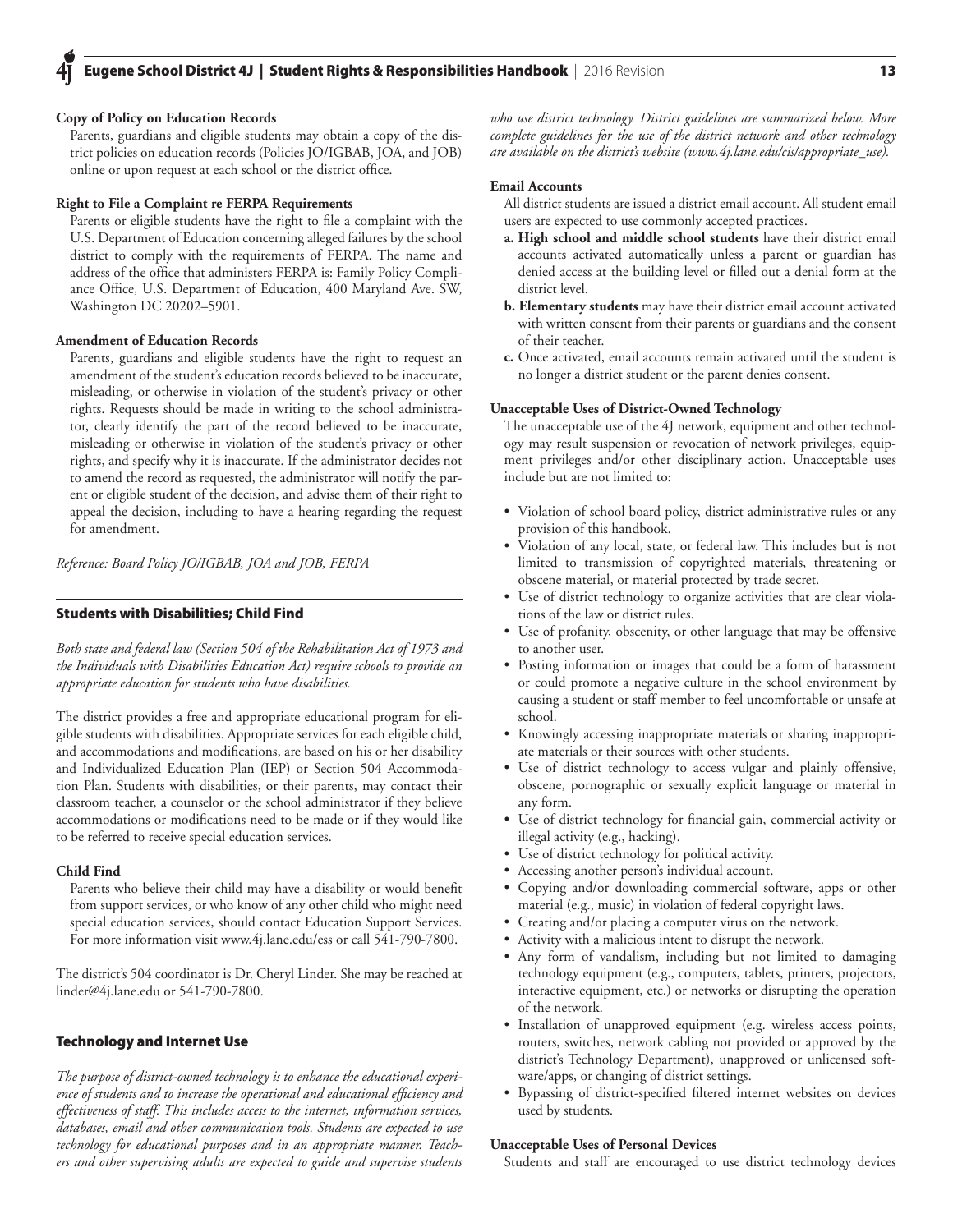whenever possible. Students may be allowed, but are not required, to use their own personal electronic devices that support academic activities and independent communications. Unacceptable use of personal technology devices by students may result in suspension or revocation of personal device privileges and/or other disciplinary action. Unacceptable uses include but are not limited to:

- • Use of a personal technology device in a manner that violates any of the restrictions for district-owned technology listed above.
- Use of a personal technology device to gain or give an advantage in a testing situation.
- • Downloading and installing district-licensed software/apps on personal technology devices unless specifically allowed by the licensing agreement.
- Use of a personal device during school hours or non-school hours that causes a material and substantial disruption to the educational environment, or creates a foreseeable risk of the same. This could include filming, taping or photographing others without consent.

## Use of Force

A teacher, administrator, school employee or school volunteer is authorized to use physical force upon a student only when, and to the extent, the application of force is consistent with the following. Except in case of an emergency, only staff current in the required training program will implement physical restraint with a student. Physical restraint may be used only when and for as long as the student's behavior imposes a reasonable threat of imminent, serious bodily injury to the student or others and less restrictive interventions would not be effective. Notice of an incident involving the use of physical restraint will be made to the student's parent or guardian.

Corporal punishment is any act that willfully inflicts or willfully causes the infliction of physical pain on a student. This act is strictly prohibited by the district and by law (ORS 339.250(9)).

*Reference: Board Policy JGAB, ORS 339.291, OAR 581-021-0553*

## Use of Motor Vehicles

Students who are licensed drivers have been granted the privilege of driving a motor vehicle to school. Certain regulations are necessary to control the use of motor vehicles because of limited parking, traffic patterns and the large number of pedestrians around schools.

The administrator of each school or district property is authorized to establish regulations governing the use of motor vehicles on school or district property, and may charge a parking fee. These regulations shall be reasonable and communicated through the school's parking permit process. Permission to drive a motor vehicle onto school or district premises may be revoked if the driver does not obey school or district regulations and local and state traffic laws.

Students may not transport other students to or from school-related field trips.

## Use of Tobacco

*The Tobacco Free Schools Rule (OAR 581-021-0110) requires all school district property to be tobacco-free.* 

No student, staff member or school visitor is permitted to use, and no student is permitted to possess, any tobacco product, nicotine, nicotine delivery device or tobacco substitute at any time (including nonschool hours) on school grounds, including athletic grounds and parking lots, or in any building, facility or vehicle owned, leased, rented or chartered by the school or school district.

Prohibited materials include any lighted or unlighted cigarette, cigar, pipe, bidi, clove cigarette and any other smoking products; smokeless tobacco, also known as spit tobacco, dip, chew, snus and snuff, in any form; and nicotine, nicotine delivering devices and any other tobacco substitute (e.g., e-cigarettes). This does not include FDA-approved nicotine replacement therapy products used for the purpose of cessation.

## Visitors and Trespassing

*To help protect students and school property, and to prevent disruptive activity, school officials must know if any persons who are not members of the school staff or student body are in the school building or on the school grounds. Any visitors, including former students, who are in violation of visitation rules will be considered to be trespassing.*

## **Visitors Permitted on School Grounds**

Visitors are permitted on school grounds as long as their presence is not for the purpose of disrupting school, nor threatening, nor intimidating others in school, and so long as school officials know of and consent to the visit in advance.

## **Visitors Must Report to the Office**

During a regular school day all visitors are required to first report to the school office to arrange for their visit.

## **Weapons Prohibited**

While on school district property or at a school-sponsored event that occurs off of school property, no person, with the exception of law enforcement officers or those authorized by the superintendent, shall have possession of a loaded or unloaded firearm, dangerous weapon, or a replica or facsimile of a dangerous weapon, nor sell or transfer possession of such a weapon to another person.

## **Students Who Have Been Suspended or Expelled**

Students may not attend any district school or any school-sponsored activity or be on any school district property when they are suspended or expelled from school, except with consent of a school district administrator. Students who violate this policy may be prosecuted for criminal trespass.

## **Violations of Visitation Rules**

Visitors who are in violation of this policy will be considered in violation of the law and will be subject to prosecution for criminal trespass in the second degree, as provided by ORS 164.245.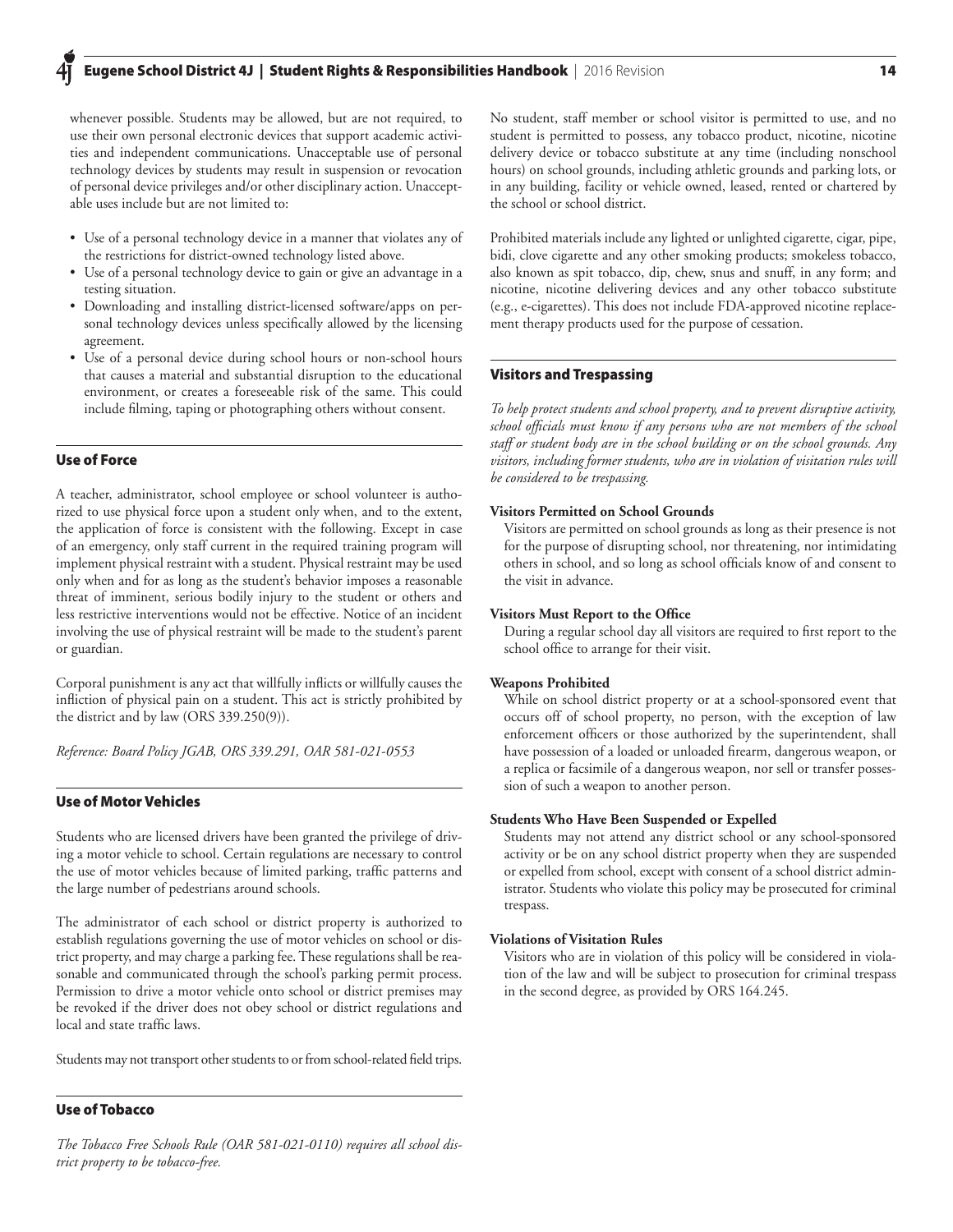# Appendix 1

## Due Process Procedures for Out-of-School Suspension

A suspension temporarily denies a student the right to attend school, classes and school activities for a period of up to ten (10) school days. When a student's behavior may lead to a suspension, the administrator or designee will take the following steps.

- **1.** The student shall be given oral or written notice of the charges, including specific acts involved. If the student denies the charges, the student shall be given an explanation of the evidence supporting the charges.
- **2.** The student shall be given an opportunity to explain his or her conduct and to informally contest the charge. If the administrator then determines the student should be suspended, the student shall be informed and the student's parents or guardians shall be notified by telephone, whenever possible, of the suspension and the reasons for the action.
- **3.** The two steps above may be postponed in emergency situations relating to health and safety. Emergency situations shall be limited to those instances where there is a serious risk that substantial harm will occur if suspension does not take place immediately.
- **4.** When parents cannot be contacted, the decision to send the student home, to allow the student to remain on school premises, or to refer him or her to the proper authorities must be made with consideration given to the student's age, maturity and the nature of the misconduct that caused the suspension.
- **5.** The parents or guardians will be notified of the suspension in writing. The notice must state the date, the reasons for the suspension, the length of the suspension (not to exceed ten school days) and the procedures that must be followed by the student and parents or guardian to gain reinstatement.
- **6.** After the parents or guardians receive notice of the suspension, they will be given a conference with the building principal or his or her designee if they so request.
- **7.** After the parents or guardians have discussed the suspension with the principal or his or her designee, they may appeal the decision to the deputy superintendent or a designee, whose decision will be final.

# Appendix 2

## Due Process Procedures for Expulsion

An expulsion is a long-term exclusion from school attendance and from all district schools and activities unless otherwise specified. The expulsion of a student will not exceed one calendar year.

The superintendent or designee is the only person authorized by the school board to expel a student and in each case must follow an expulsion process including a hearing by the superintendent or designee. The student may be suspended pending the expulsion hearing. Prior to the expulsion of a student, the district will consider and propose alternative programs of instruction or counseling or both for the pupil.

Any student who brings a dangerous weapon onto school property or to a school-sponsored activity, or possesses, conceals or uses a dangerous weapon on school property or at a school-sponsored activity, shall be expelled for one calendar year unless a specific exception is made by the superintendent or the superintendent's designee.

The following is a summary of the expulsion procedures. The expulsion procedures are outlined in detail in district administrative rules.

**1.** The principal or assistant principal notifies the parent or guardian and the student in writing of the intent to request expulsion, citing the charges against the student.

- **2.** The principal or assistant principal submits to the superintendent a written request for expulsion including a description of the charges with supporting facts and evidence.
- **3.** The superintendent sets a date and place for an expulsion hearing.
- **4.** A hearing officer designated by the superintendent conducts the expulsion hearing. The principal or assistant principal presents all evidence supporting the proposed expulsion, and the student has an opportunity to respond to the evidence and to present his or her version of the events. The student may choose to have counsel or representation at the hearing.
- **5.** Where the student or the student's parent does not use English as a primary language, an interpreter will be provided by the district.
- **6.** The hearing officer determines the facts of the case on the evidence presented at the hearing and makes a written recommendation to the superintendent, including findings, conclusions and specific recommendations.
- **7.** The superintendent states the decision in identical form to the student and parent or guardian, their representative and the principal or assistant principal, requesting the expulsion no later than three school days following the hearing.
- **8.** The student and parent or guardian may appeal the decision to the school board through a written request directed to the superintendent within 72 hours after receiving the decision.
- **9.** A parent, or the student if 18 years of age or older, may waive the right to a formal hearing by completing a form entitled "Waiver, Stipulation of Facts and Recommendation for Expulsion" if the student and parents agree to the facts and reasons the administrator has given for proposing an expulsion, and they accept or successfully negotiate the recommended expulsion action and the alternative education option to be provided for the duration of the expulsion. The administrator must provide the student and his or her family with a copy of the district's expulsion procedures, which informs them of their rights before they sign a waiver. This alternative process may not be used for a special education student, or if the administrator is requesting an exception to the requirement that there be a one-calendar-year out-of-school expulsion for a violation of the district's weapons policy.

# Appendix 3

## Category IV Violations of the Memorandum of Understanding Substance Abuse Intervention/ Networking Program

The following violations of the substance abuse memorandum of understanding while at school or any school-sponsored activity will result in a referral for an expulsion hearing.

- **1.** Repeat of a Category III offense. Category III Offenses:
	- Possession of less than 1 ounce of marijuana;
	- • Possession, including possession by consumption, of alcohol;
	- Distribution, for no compensation, of alcohol or less than 1 ounce of marijuana; and
	- • Use of toxic vapors, in violation of city or county ordinance.
- **2.** Sale, distribution or unlawful possession of a drug or any controlled substance.
- **3.** Any alcohol, drug or controlled substance related offense that creates a substantial risk to public health.
- **4.** Driving under the influence of intoxicants (DUII).
- **5.** Solicitation by a student or other students to buy, sell or otherwise distribute alcohol, drugs or any controlled substance in any amount.
- **6.** Sale or distribution for compensation of alcohol to a student.
- **7.** Giving or selling hypodermic devices to a student who has no lawful/ authorized use for the device.